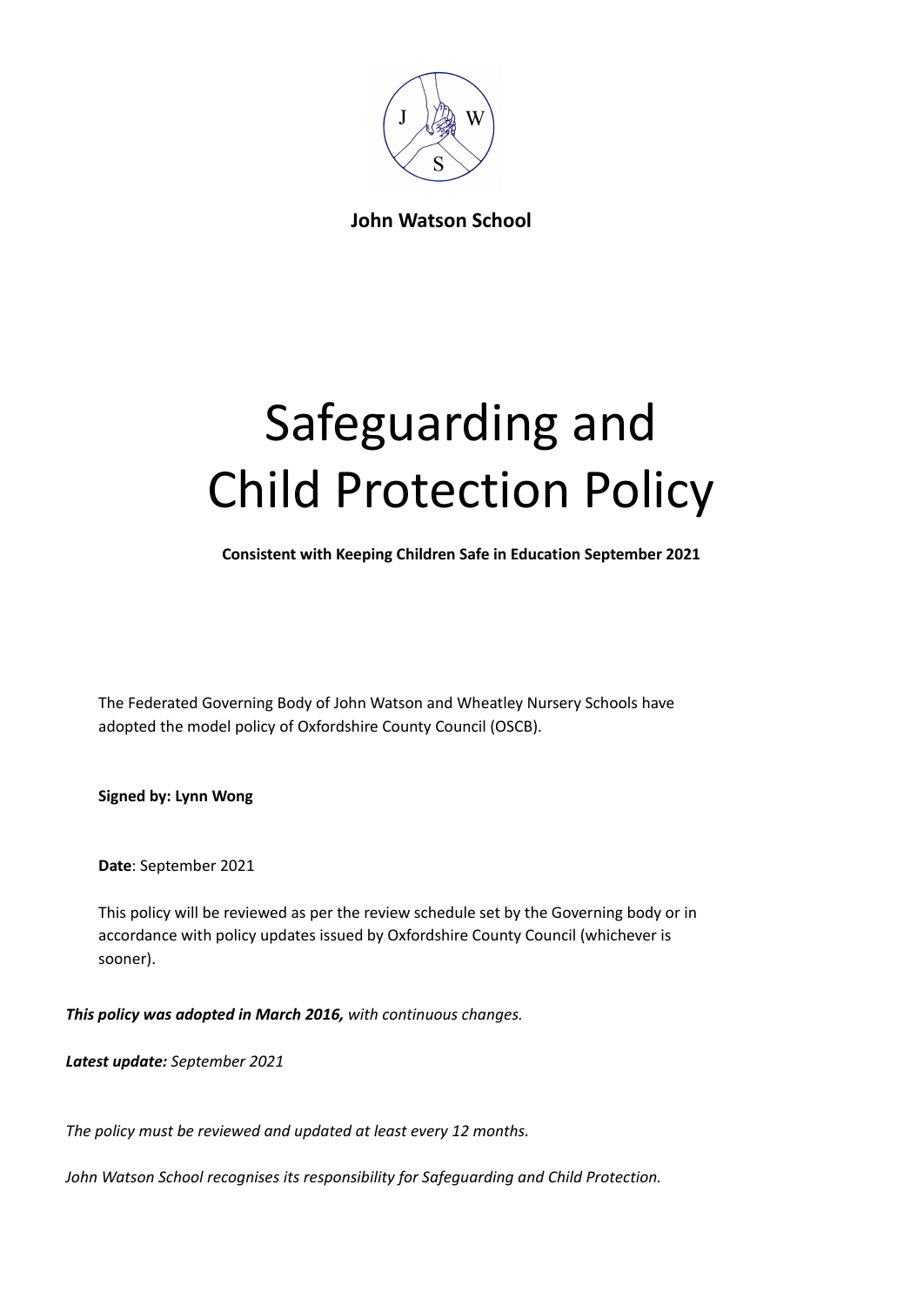This document is based on guidance from the 2021 KCSIE and Working Together documents. If the Government re-issues the guidance, this policy will be updated to ensure it is compliant with any changes.

| <b>Content</b>                                                                  |                                                                                                                                 | Page           |
|---------------------------------------------------------------------------------|---------------------------------------------------------------------------------------------------------------------------------|----------------|
| Key personnel at our school                                                     | - Table of key contacts                                                                                                         | 2              |
| Introduction                                                                    |                                                                                                                                 | 3              |
| Policy statement                                                                |                                                                                                                                 | 4              |
| Definitions                                                                     |                                                                                                                                 | 4              |
| Aims                                                                            |                                                                                                                                 | 5              |
| Principles and values                                                           |                                                                                                                                 | 5              |
| Leadership and management                                                       |                                                                                                                                 | 6              |
| Record keeping                                                                  |                                                                                                                                 | 6              |
| Confidentiality and information sharing                                         |                                                                                                                                 | 6              |
| <b>Training</b>                                                                 |                                                                                                                                 | $\overline{7}$ |
| Safeguarding children with Special<br><b>Educational Needs and Disabilities</b> |                                                                                                                                 | 8              |
| Reporting and referring concerns                                                |                                                                                                                                 | 8              |
| Multi-agency working                                                            |                                                                                                                                 | 10             |
| Safer recruitment                                                               |                                                                                                                                 | 10             |
| Allegations                                                                     |                                                                                                                                 | 10             |
| Whistleblowing                                                                  |                                                                                                                                 | 11             |
| <b>Preventing Radicalisation</b>                                                |                                                                                                                                 | 12             |
| <b>Related Safeguarding policies</b>                                            |                                                                                                                                 | 12             |
| Policy review                                                                   |                                                                                                                                 | 13             |
| Annex 1: Roles and responsibilities                                             | - Staff responsibilities<br>- Senior management responsibilities<br>- Governing body responsibilities<br>- DSL responsibilities | 13             |
| Annex 2: Dealing with disclosures                                               | - Dealing with disclosures                                                                                                      | 15             |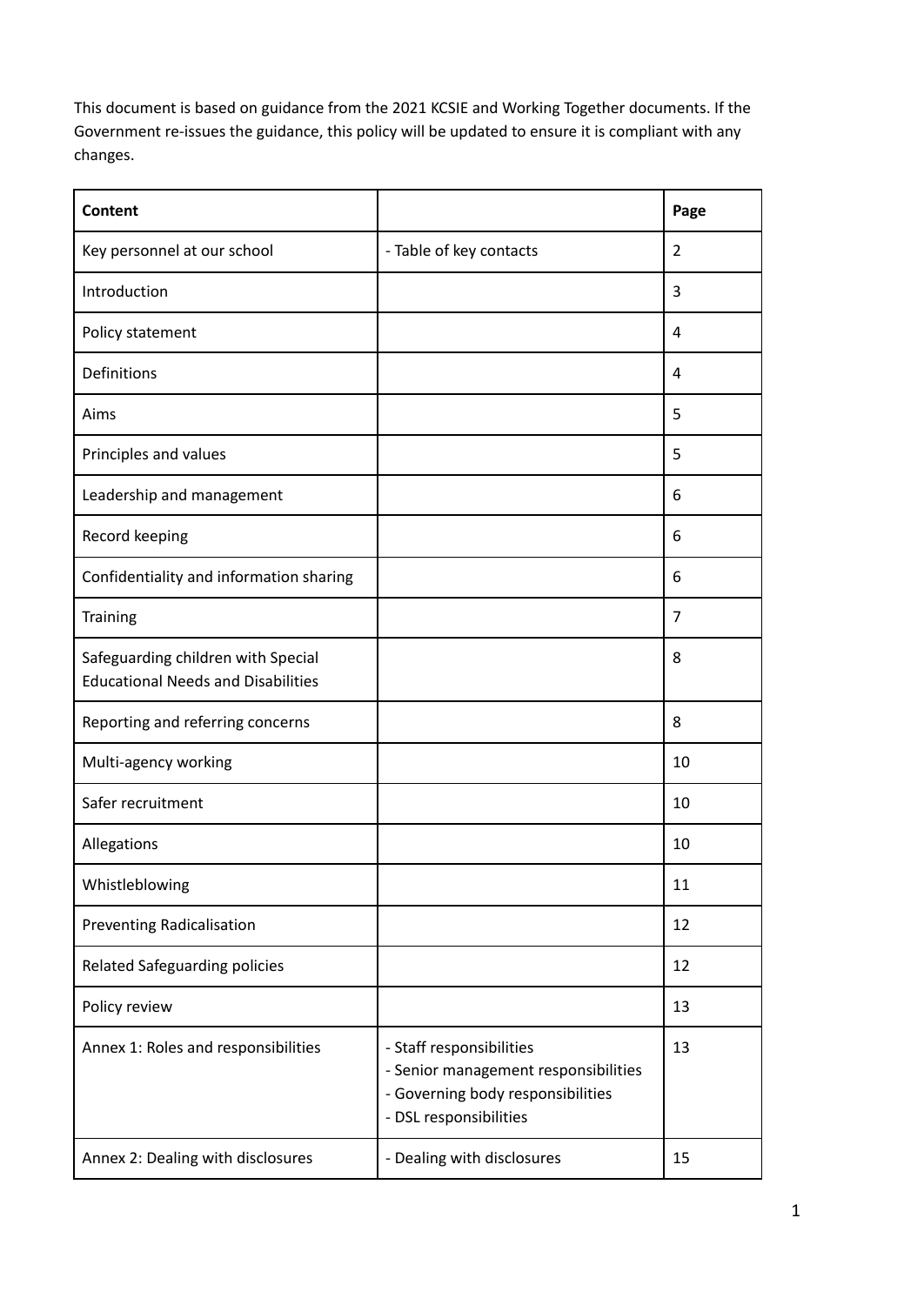|                                                           | - Guiding principles, seven R's                                                                                                                                                                                                                                                                 |    |
|-----------------------------------------------------------|-------------------------------------------------------------------------------------------------------------------------------------------------------------------------------------------------------------------------------------------------------------------------------------------------|----|
| Annex 3: Abuse and Neglect, definitions<br>and indicators | - Abuse and neglect<br>- Physical abuse<br>- Emotional abuse<br>- Sexual abuse<br>- Neglect                                                                                                                                                                                                     | 17 |
| Annex 4: Peer on Peer Abuse                               | - Peer on Peer<br>- Sexual violence and sexual<br>harassment between pupils<br>- Brooks sexual behaviours traffic light<br>tool                                                                                                                                                                 | 21 |
| Annex 5: Online Safety                                    |                                                                                                                                                                                                                                                                                                 | 22 |
| Annex 6: Safeguarding Issues                              | - Mental Health<br>- Serious violence<br>- Upskirting<br>- Honour based abuse, including forced<br>marriage and FGM<br>- FGM<br>- Contextual safeguarding<br>- Children missing education<br>- Child Sexual Exploitation<br>- Child criminal exploitation<br>- County Lines<br>- Domestic Abuse | 23 |
| Annex 7: Staff induction, awareness and<br>training       |                                                                                                                                                                                                                                                                                                 | 27 |
| Annex 8: Contacts and links                               |                                                                                                                                                                                                                                                                                                 | 28 |
| Annex 9: Covid 19 guidance                                | <b>Quick Links</b>                                                                                                                                                                                                                                                                              | 29 |

| <b>Key Personnel</b>                          | <b>Name</b>                           | <b>Contact details</b>                                                |
|-----------------------------------------------|---------------------------------------|-----------------------------------------------------------------------|
| Headteacher                                   | - Stephen Passey                      | headteacher@johnwatsonschool.org                                      |
| Designated Safeguarding<br>Lead (DSL) for JWS | - Karen Fourie (JWS)                  | k.fourie@johnwatsonschool.org                                         |
| School's named Prevent Lead                   | - Karen Fourie                        | k.fourie@johnwatsonschool.org                                         |
| Deputy Designated<br>Safeguarding Lead (DDSL) | - Stephen Passey<br>-Trudi Rainsberry | headteacher@johnwatsonschool.org<br>t.rainsberry@johnwatsonschool.org |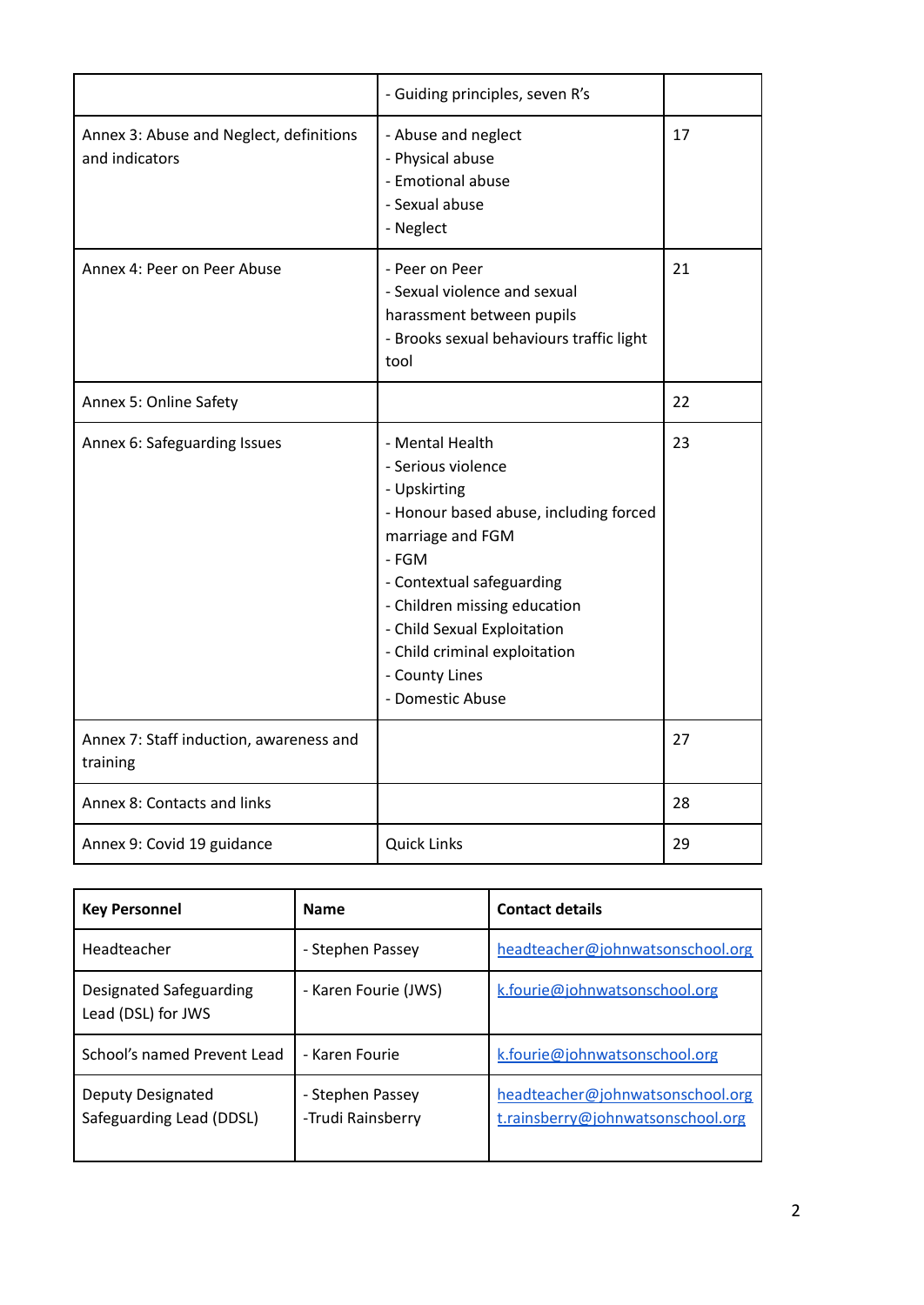| Nominated Safeguarding<br>Governor                                                             | - Liz Elsom                     | l.elsom@johnwatsonschool.org                     |
|------------------------------------------------------------------------------------------------|---------------------------------|--------------------------------------------------|
| <b>Chair of Governors</b>                                                                      | - Lynn Wong                     | l.wong@johnwatsonschool.org                      |
| <b>Education Safeguarding</b><br>Advisory Team / Local<br><b>Authority Designated Officers</b> | - Jo Lloyd - Service<br>manager | 01865810603                                      |
| (LADO <sub>S</sub> )                                                                           | -Donna Crozier                  | LADO.SafeguardingChildren@oxford<br>shire.gov.uk |
|                                                                                                | -Sandra Barratt                 |                                                  |
| <b>Locality Community Support</b><br>Service (LCSS) worker                                     | - Katie Holmes                  | katie.holmes@oxfordshire.gov.uk                  |
| Multi Agency Safeguarding<br>Hub (MASH)                                                        | - Katrina Johnson               | 0345 050 7666                                    |
| Out of hours Emergency Duty<br>Team (EDT)                                                      |                                 | 08450 507 666                                    |
| Police                                                                                         |                                 | 101 or in emergencies 999                        |

# **1. Introduction**

This policy has been developed in accordance with the principles established by the Children Act 1989; and in line with the following:

- "Working Together to Safeguard Children 2019"
- "Framework for the Assessment of Children in Need and their Families" 2000
- "What to do if you are worried a child is being Abused" 2015
- *●* "Keeping Children Safe in Education" 2021
- Oxfordshire Safeguarding Children Board guidelines

The Governing Body/management committee/proprietor takes seriously its responsibility under section 11 of the Children Act and duties under "working together" to safeguard and promote the welfare of children; to work together with other agencies to ensure adequate arrangements exist within our setting to identify and support those children who are suffering harm or are likely to suffer harm.

We recognise that all staff and governors have a full and active part to play in protecting our pupils from harm and that the child's welfare is our paramount concern.

Our school should provide a safe, caring, positive and stimulating environment that promotes the social, physical and moral development of the individual child free from discrimination or bullying where children can learn and develop happily.

This policy applies to all staff, governors and volunteers working in our school.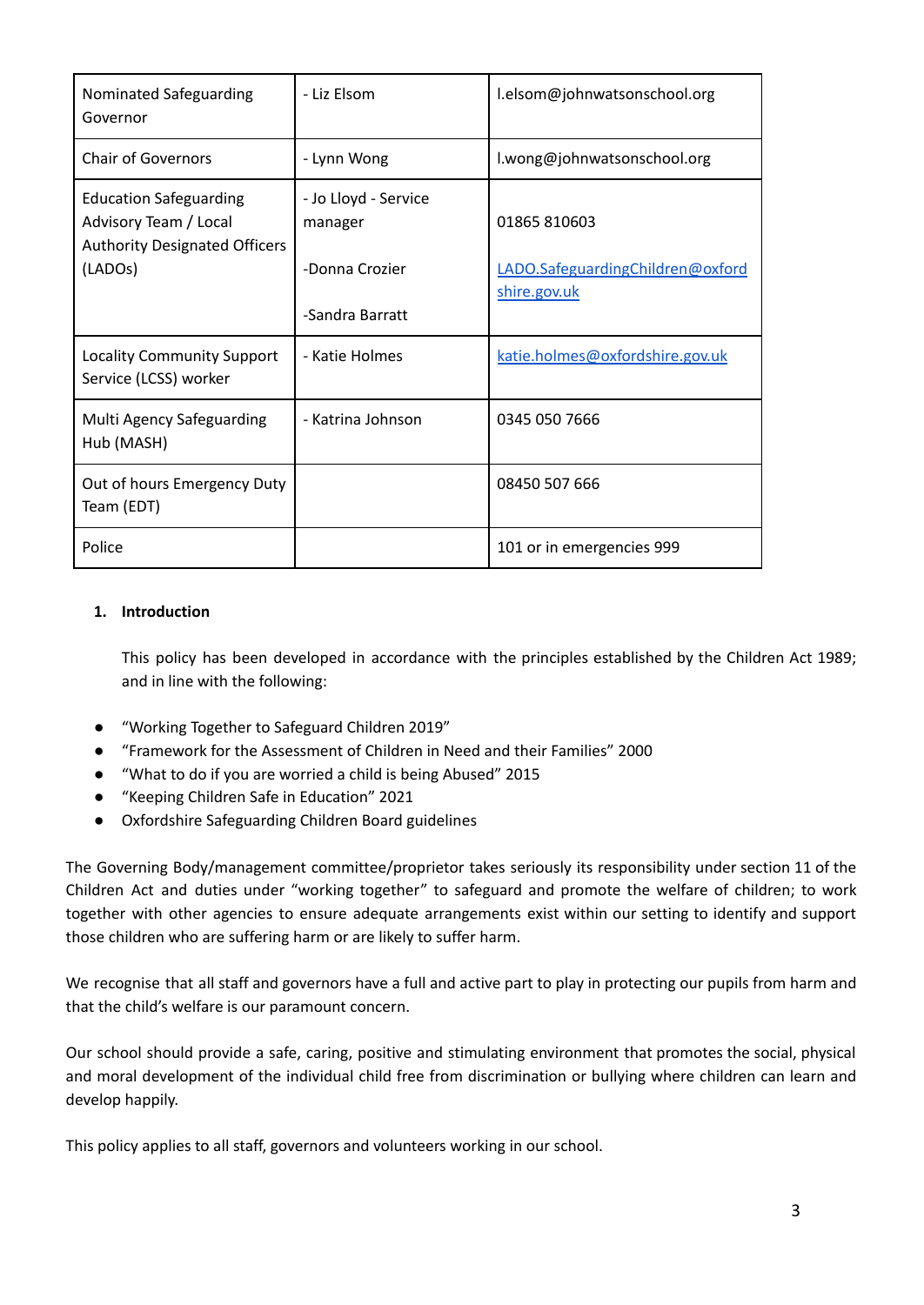This policy should be read alongside KCSIE 2021.

This policy has been written in line with Keeping Children Safe in Education 2021.

All staff will sign to confirm they have read and understood this policy.

#### **2. Policy Statement**

We recognise our moral and statutory responsibility to safeguard and promote the welfare of all children.

We make every effort to provide a safe and welcoming environment underpinned by a culture of openness where both children and adults feel secure, able to talk and believe that they are being listened to.

We maintain and attitude of it "could happen here" where safeguarding is concerned.

The purpose of this policy is to provide staff, volunteers and governors with the framework they need to keep children safe and secure in our school and to inform parents and guardians how we will safeguard their children whilst they are in our care.

#### **3. Definitions**

| Safeguarding and promoting the welfare<br>of children | Protecting children from maltreatment<br>Preventing impairment of children's mental and physical<br>health or development<br>Ensuring that children grow up in circumstances consistent<br>with the provision of safe and effective care<br>Taking action to enable all children to have the best<br>outcomes |
|-------------------------------------------------------|---------------------------------------------------------------------------------------------------------------------------------------------------------------------------------------------------------------------------------------------------------------------------------------------------------------|
| <b>Child protection</b>                               | It is an aspect of safeguarding but is focused on how we<br>respond to children who have been significantly<br>harmed or are at risk of significant harm.                                                                                                                                                     |
| The term staff                                        | This applies to all those working for or on behalf of the<br>school, full time or part-time, in either a paid or voluntary<br>capacity. This also includes parents and governors.                                                                                                                             |
| <b>Child</b>                                          | Refers to all young people who have not yet reached their 18th<br>birthday. On the whole, this will apply to all pupils of our school,<br>however, the policy will extend to visiting children and students<br>from other establishments.                                                                     |
| Parent                                                | Refers to birth parents and other adults in a parenting role,<br>for example, adoptive parents, step-parents, guardians and<br>foster carers.                                                                                                                                                                 |
| Abuse                                                 | This could mean neglect, physical, emotional or sexual abuse or<br>any combination of these. Parents, carers and other people can<br>harm children either by direct acts and or failure to provide porter<br>care. Explanations of these are given within the procedure                                       |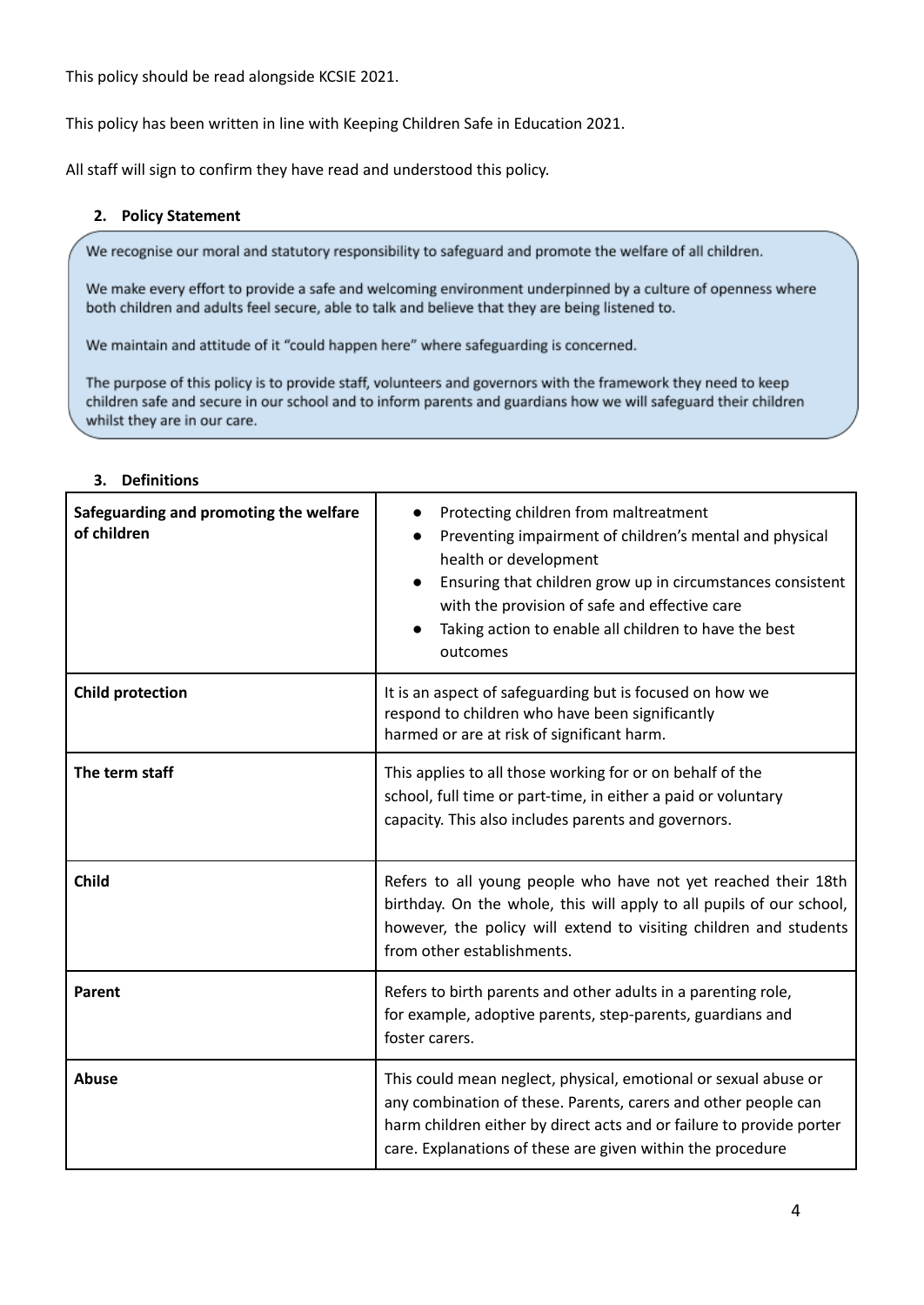|             | document                                                                                               |
|-------------|--------------------------------------------------------------------------------------------------------|
| <b>DSL</b>  | Refers to the Designated Safeguarding Lead.                                                            |
| <b>DDSL</b> | Refers to the Deputy Designated Safeguarding Lead.                                                     |
| <b>OSCB</b> | Refers to Locality Community Support Service.                                                          |
| <b>MASH</b> | Refers to Multi Agency Safeguarding Hub.                                                               |
| DO          | Refer to the Designated Officer, also referred to as the Local<br>Authority Designated Officer (LADO). |

#### **4. The aims of these procedures are to:**

To provide staff with the framework to promote and safeguard the wellbeing of children and in so doing, ensure they meet their statutory responsibilities.

To ensure consistent good practice across the school.

To demonstrate our commitment to protecting children.

#### **5. Principles and Values**

Children have a right to feel secure and cannot learn effectively unless they do so.

All children have a right to be protected from harm.

All staff have a key role in the prevention of harm and an equal responsibility to act on any suspicion or disclosure that may indicate a child is at risk of harm, either in the school or in the community, taking into account contextual safeguarding, (Annex 6) in accordance with the guidance.

We acknowledge that working in partnership with other agencies protects children and reduces risk and so we will engage in partnership working throughout the child protection process to safeguard children.

Whilst the school will work openly with parents as far as possible, it reserves the right to contact Children's Social Care or the police, without notifying parents if this is believed to be in the child's best interests.

We will always act in the best interests of the child and ensure that our decisions around safeguarding take a child-centred and coordinated approach.

#### **6. Leadership and Management**

We recognise that staff anxiety around child protection can compromise good practice and so have established clear lines of accountability, training and advice to support the process and individual staff.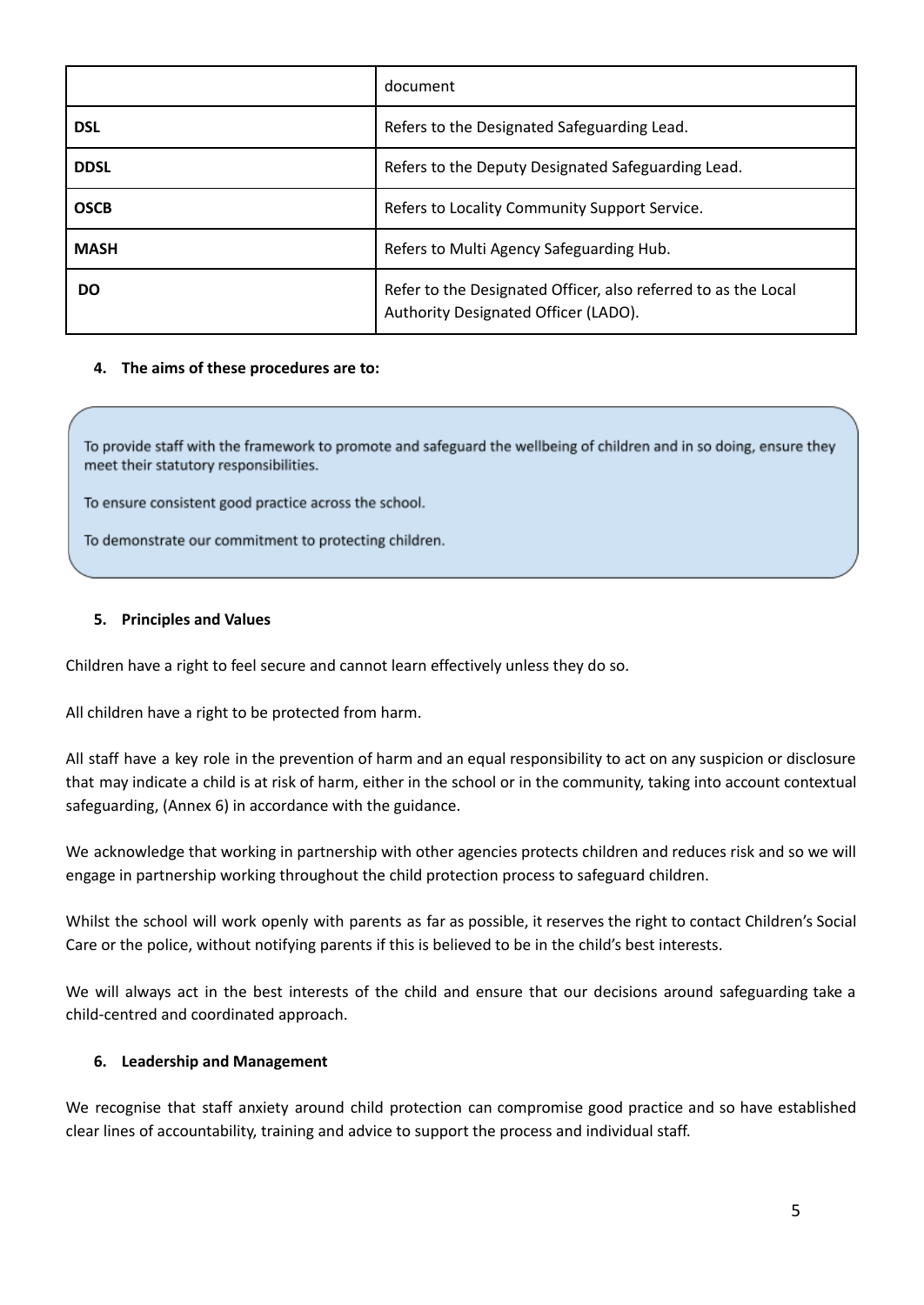At JWS, any individual can contact the Designated Safeguarding Lead (DSL) or the Deputy (DDSL) if they have concerns about a child.

Our Headteacher takes overall responsibility for safeguarding, ensuring the DSL and the DDSL team are fulfilling their role. There is a nominated safeguarding governor, Liz Elsom, who will take leadership responsibility for safeguarding. The Chair of Governors Lynn Wong will receive reports of allegations against the headteacher and act on the behalf of the governing body. The Headteacher will action allegations/whistleblowing in relation to the DSL.

As an employer, we follow safer recruitment guidance as set out in KCSIE 2021.

To support the child's development in ways that will foster security, confidence and resilience

# **7. Record Keeping**

• Staff will record any welfare concerns that they have about a pupil on the schools' internal JWS [RECORD](https://docs.google.com/document/d/1Y0to_dXjOw2mFaOmeHvRtd0mOBazXjWFrxdWlXfNyaQ/edit) OF [COMMUNICATION](https://docs.google.com/document/d/1Y0to_dXjOw2mFaOmeHvRtd0mOBazXjWFrxdWlXfNyaQ/edit) (ROC) form. This is shared with all DSLs/DDSLs via the email [jwsroc@johnwatsonschool.org](mailto:jwsroc@johnwatsonschool.org). This needs to happen without delay. The ROC will be completed as soon as possible after the incident/event, using the child's words and facts and will be signed and dated by the member of staff.

• All safeguarding concerns, discussions and decisions (and justifications for those decisions) will be recorded in writing by the DSL/DDSL. If members of staff are in any doubt about recording requirements, they should discuss their concerns with the DSL.

• ROC forms are kept and logged via our internal safeguarding management system and are kept for individual children. Safeguarding records are kept in accordance with General Data Protection Regulations (GDPR) and our own school GDPR policy and are retained centrally and securely by the DSL. Safeguarding records are shared with staff on a "need to know" basis only.

• All safeguarding records will be transferred in accordance with GDPR to the child's subsequent school/setting, under confidential and separate cover. These will be given to the new DSL and a receipt of delivery will be obtained.

• Detailed guidance on Record Keeping is found in a separate document "Guidelines for Safeguarding Record Keeping in Schools".

• The Headteacher will be kept informed of any significant issues by the DSL if they are not the DSL.

# **8. Confidentiality and Information Sharing**

• John Watson school recognises that all matters relating to child protection are confidential. The Headteacher or DSL will only disclose information about a pupil to other members of staff on a 'need to know' basis.

• All members of staff must be aware that whilst they have duties to keep any information confidential, they also have a professional responsibility to share information with other agencies to safeguard children.

• All staff must be aware that they cannot promise a child they will keep secrets that might compromise the child's safety or wellbeing.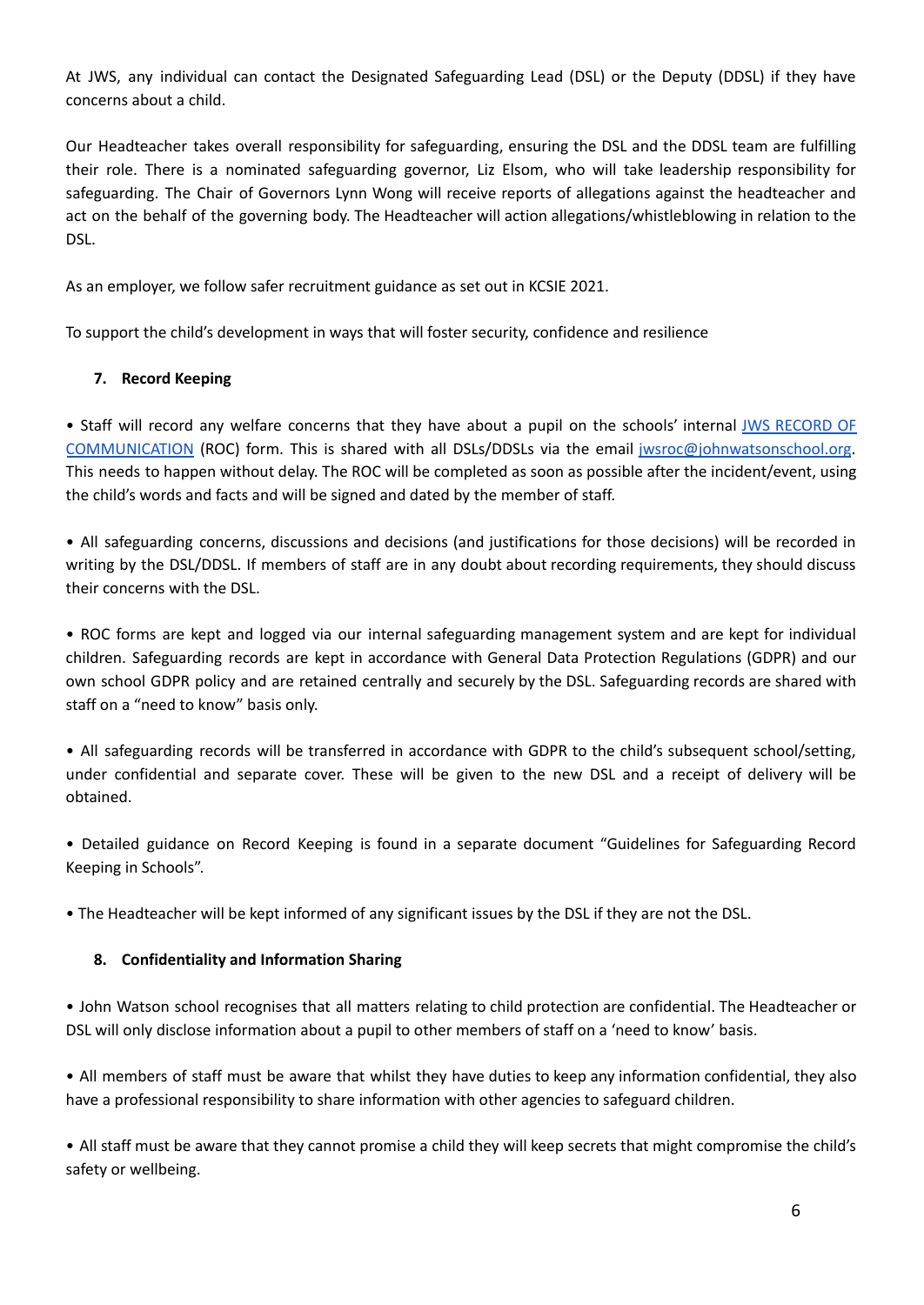• There is a lawful basis for child protection concerns to be shared with agencies who have a statutory duty for child protection.

• Governing bodies and proprietors should ensure relevant staff have due regard to the relevant data protection principles, which allow them to share (and withhold) personal information, as provided for in the Data Protection Act 2018 and the GDPR.

• DfE Guidance on Information Sharing (July 2018) provides further detail. <https://www.oscb.org.uk/practitioners-volunteers/voluntary-and-community-sector/>

• OSCB provides advice on the Seven Golden Rules of Information Sharing. <https://www.oscb.org.uk/practitioners-volunteers/voluntary-and-community-sector/>

• Guidance to support schools with data protection activity, including compliance with GDPR. <https://www.oscb.org.uk/safeguarding-themes/neglect/tools/>

# **9. Training**

All staff in our school are expected to be aware of the signs and symptoms of abuse and must be able to respond appropriately.

Our DSLs undergo training to provide them with the knowledge and skills required to carry out their role. Our DSL and any members of our DSL team undergo their DSL training every 2 years through the OSCB to enable them to fulfil their role.

JWS enrolled with National Online Safety, a platform that supports schools to meet their statutory safeguarding and curriculum requirements through the most comprehensive online safety training and updates for all school stakeholders (including teachers, parents/carers, children and governors).

Training is provided for all staff to a generalist level every year.

Regular updates around safeguarding are shared with staff regularly. And policies and safeguarding reminders and training sessions are planned for during weekly team meetings (all teachers and teaching assistants attend).

Separate training is provided to all new staff on appointment as part of their induction process.

Any update in national or local guidance will be shared with all staff in briefings and then captured in the next whole school training.

Regular email updates are sent to all staff by the DSL.

Senior leaders frequently revise safeguarding practices and invite governors and the LA to scrutinise the school systems in line with national guidance.

Senior Leaders have an ongoing weekly agenda during their leadership meetings to discuss new or ongoing safeguarding cases.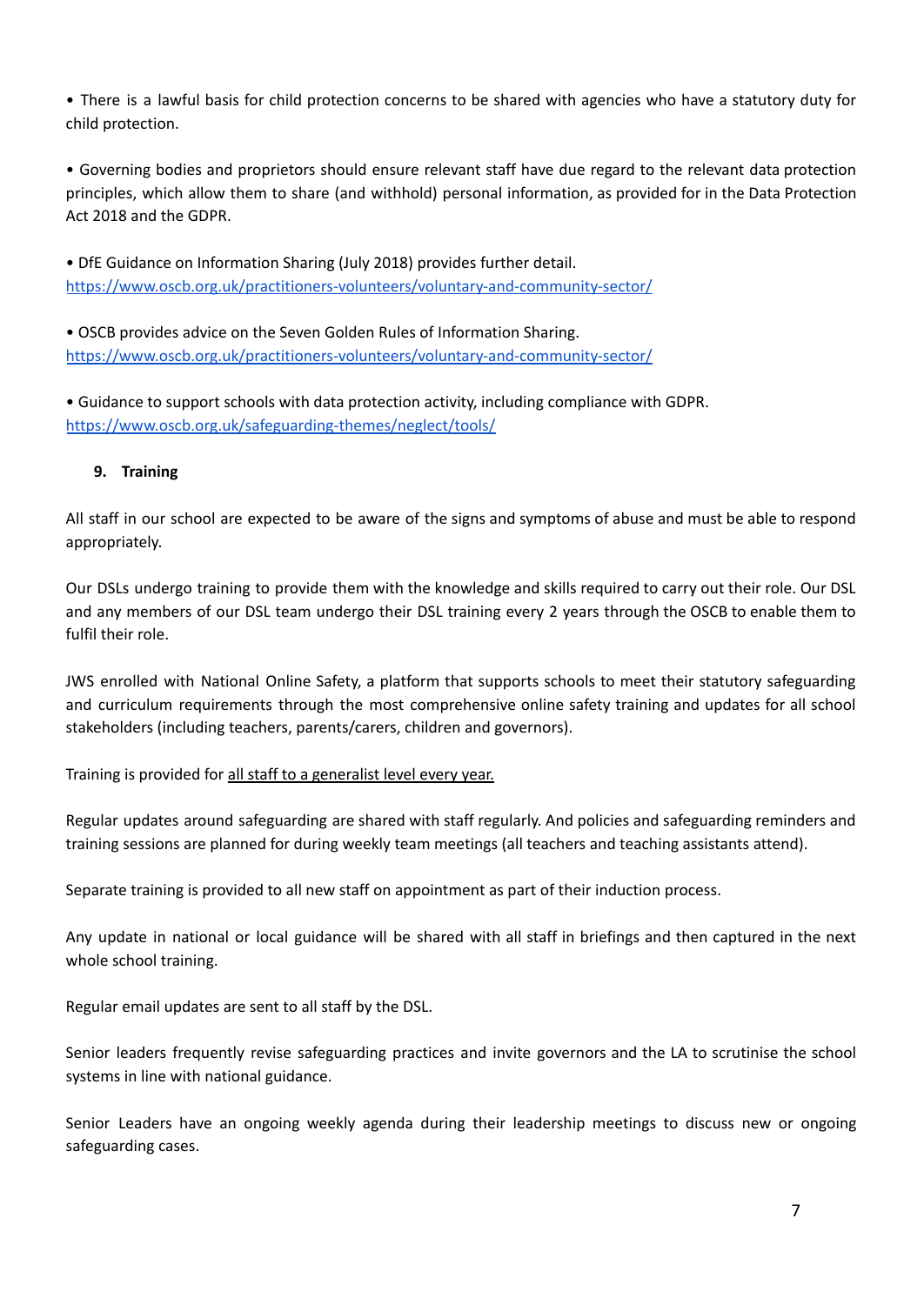# **10. Safeguarding Children with Special Educational Needs and Disabilities**

JWS acknowledges that children with special educational needs (SEN) and disabilities can face additional safeguarding challenges as they may have an impaired capacity to resist or avoid abuse.

We will ensure that children with SEN and disabilities, specifically those with communication difficulties, will be supported to ensure that their voice is heard and acted upon.

Members of staff are encouraged to be aware that children with SEN and disabilities can be disproportionally impacted by safeguarding concerns such as bullying. All members of staff will be encouraged to appropriately explore possible indicators of abuse such as behaviour/mood change or injuries and not to assume that they are related to the child's disability and be aware that children with SEN and disabilities may not always outwardly display indicators of abuse.

# **11. Reporting and referring concerns**

KCSIE 2021 states: "No single practitioner can have a full picture of a child's needs and circumstances. If children and families are to receive the right help at the right time, **everyone** who comes into contact with them has a role to play in identifying concerns, sharing information and taking prompt action.

In our school, we recognise the importance of sharing information and reporting concerns to help ensure children are protected.

The following procedures apply to all staff working in the school and will be covered by training to enable staff to understand their role and responsibility.

The aim of our procedures is to provide a robust framework that enables staff to take appropriate action when they are concerned that a child is being harmed or is at risk of harm.

The prime concern at all stages must be the interests and safety of the child. Where there is a conflict of interest between the child and an adult, the interests of the child must be paramount.

All staff are aware that young children with disabilities, special needs or with language delay may be more likely to communicate concerns with behaviours rather than words. Additionally, staff will question the cause of knocks and bumps in children who have limited mobility which will include children visiting the site as well as those who are pupils.

# If a member of staff suspects abuse, spots signs or indicators of abuse, Mental Health concerns or they have a **disclosure of abuse made to them they must:**

- 1. Make an initial record of the information via the school ROC form
- 2. Report it to the DSL immediately by emailing it to *jwsroc@johnwatsonschool.org*. And speak to a DSL.
- 3. The DSL will consider if there is a requirement for immediate medical intervention, however urgent medical attention should not be delayed if the DSL is not immediately available.
- 4. 4. Make an accurate factual record as soon as possible and within 24 hours of the occurrence, of all that has happened, including details of:
	- Dates and times of their observations
	- Dates and times of any discussions in which they were involved
	- Any injuries (fill out the body map on the ROC and scan it in).
	- Explanations that was given by the child/adult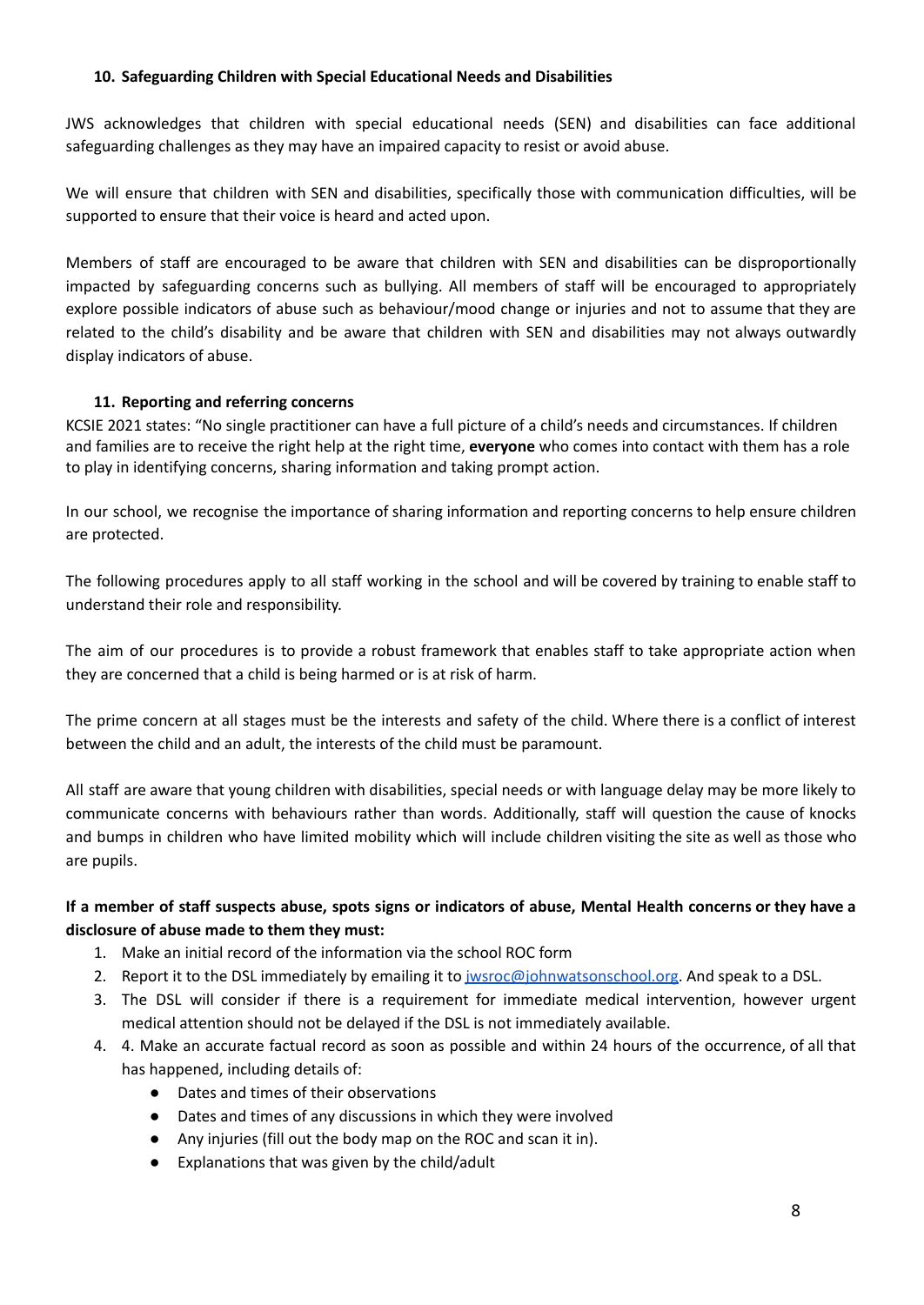- What action was taken
- Any actual words or phrases used by the child
- Any questions the staff member asked (remembering not to ask any leading questions).
- 5. In the absence of the DSL or their Deputy, be prepared to refer directly to Children's Social Care (and the police if appropriate), if there is the potential for immediate significant harm or to carry out a No Names consultation with LCSS, if appropriate.

## **Following a report of concerns, the DSL must:**

- 1. Decide whether there are sufficient grounds for suspecting significant harm, in which case a referral must be made to Children's Social Care and the police if it is appropriate. The rationale for this decision should be recorded by the DSL on the ROC.
- 2. Normally the school should try to discuss any concerns about a child's welfare with the family and where possible, seek their agreement before making a referral to Children's Social Care. However, in accordance with DfE guidance, this should only be done when it will not place the child at increased risk or could impact a police investigation. Where there are doubts or reservations about involving the child's family, the DSL should clarify with Children's Social Care or the police whether the parents should be told about the referral and, if so, when and by whom. This is important in cases where the police may need to conduct a criminal investigation. The child's views should also be taken into account.
- 3. If there are grounds to suspect a child is suffering, or is likely to suffer, significant harm the DSL (or Deputy) must contact Children's Social Care via MASH, sharing:
	- i. the known facts
	- ii. any suspicions or allegations
	- iii. whether or not there has been any contact with the child's family.

# **The MASH can be contacted by phone on 0345 050 7666.**

- 4. If a child is in immediate danger and urgent protective action is required, the police must be called. The DSL must then notify Children's Social Care of the occurrence and what action has been taken.
- 5. When a pupil needs urgent medical attention and there is suspicion of parental abuse causing the medical need, the DSL or their Deputy should seek immediate advice from the MASH about informing the parents, remembering that parents should normally be informed if a child requires urgent hospital attention. However, as in all cases, if it is felt this could put the child more at risk then all action should be taken in the best interests of the child.
- 6. If there is not considered to be a risk of significant harm, the DSL will either actively monitor the situation, consider the Early Help process or contact the LCSS for a No Names consultation. All contact details are in ANNEX 8.

# **12. Multi-agency Working**

John Watson School recognises and is committed to its responsibility to work with other professionals and agencies in line with statutory guidance.

Schools are not the investigating agency when there are child protection concerns. We will, however, contribute to the investigation and assessment processes as required. *John Watson School* recognises the importance of multi-agency working and will support attendance at relevant safeguarding meetings, including Child Protection Conferences, Core Groups, Strategy Meetings, Child in Need meetings or other early help multi-agency meetings.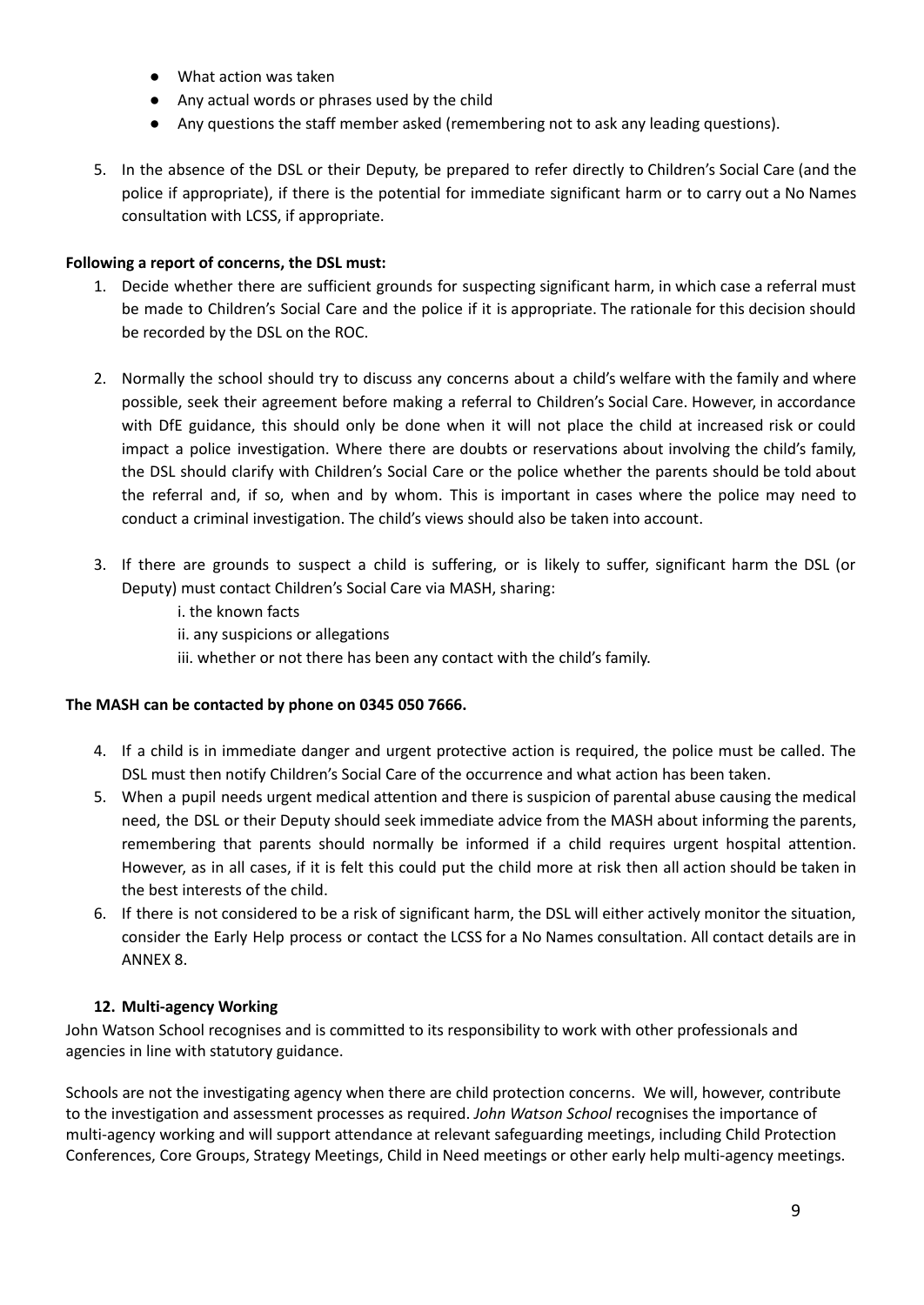The School Leadership Team and DSL/DDSL will work to establish strong and co-operative relationships with relevant professionals in other agencies.

## **13. Safer Recruitment**

- John Watson School is committed to ensuring the development of a safe culture and that all steps are taken to recruit staff and volunteers who are safe to work with our pupils and staff.
- The Governing Body and Leadership Team are responsible for ensuring that the school follows safe recruitment processes outlined within guidance.
- John Watson School is responsible for ensuring that the school maintains an accurate Single Central Record (SCR) in line with statutory guidance.
- The Governing Body will ensure that at least one of the people who conducts a recruitment interview has completed safer recruitment training.
- We are also committed to supporting the statutory guidance from the Department for Education on the application of the Childcare (Disqualification) Regulations 2009 and related obligations under the Childcare Act 2006 in schools.
- **●** We advise all staff to disclose any reason that may affect their suitability to work with children that could be a transferable risk to their role.

#### **14. Allegations against staff or volunteers**

This procedure should be used in all cases in which it is alleged a member of staff (including the DSL) or volunteer in a school, or another adult who works with children has:

- **● behaved in a way that has harmed a child, or may have harmed a child;**
- **● possibly committed a criminal offence against or related to a child; or**
- behaved towards a child or children in a way that indicates he or she would pose a risk of harm to children.
- Behaved or may have behaved in a way that indicates they may not be suitable to work with children

In dealing with allegations or concerns against an adult, staff must:

- Report any concerns about the conduct of any member of staff or volunteer to the headteacher as soon as possible.
- If an allegation is made against the headteacher, the concerns need to be raised with the Chair of Governor as soon as possible. If the Chair of Governors is not available, then the Designated Officer team for Oxfordshire should be contacted directly.
- Whilst schools and colleges are not the employer of supply staff, they should ensure allegations are dealt with properly. In no circumstances should a school or college decide to cease to use a supply staff due to safeguarding concerns, without finding out the facts and liaising with the local authority designated officer team (LADO) to determine a suitable outcome. Further information can be found in KCSiE 2021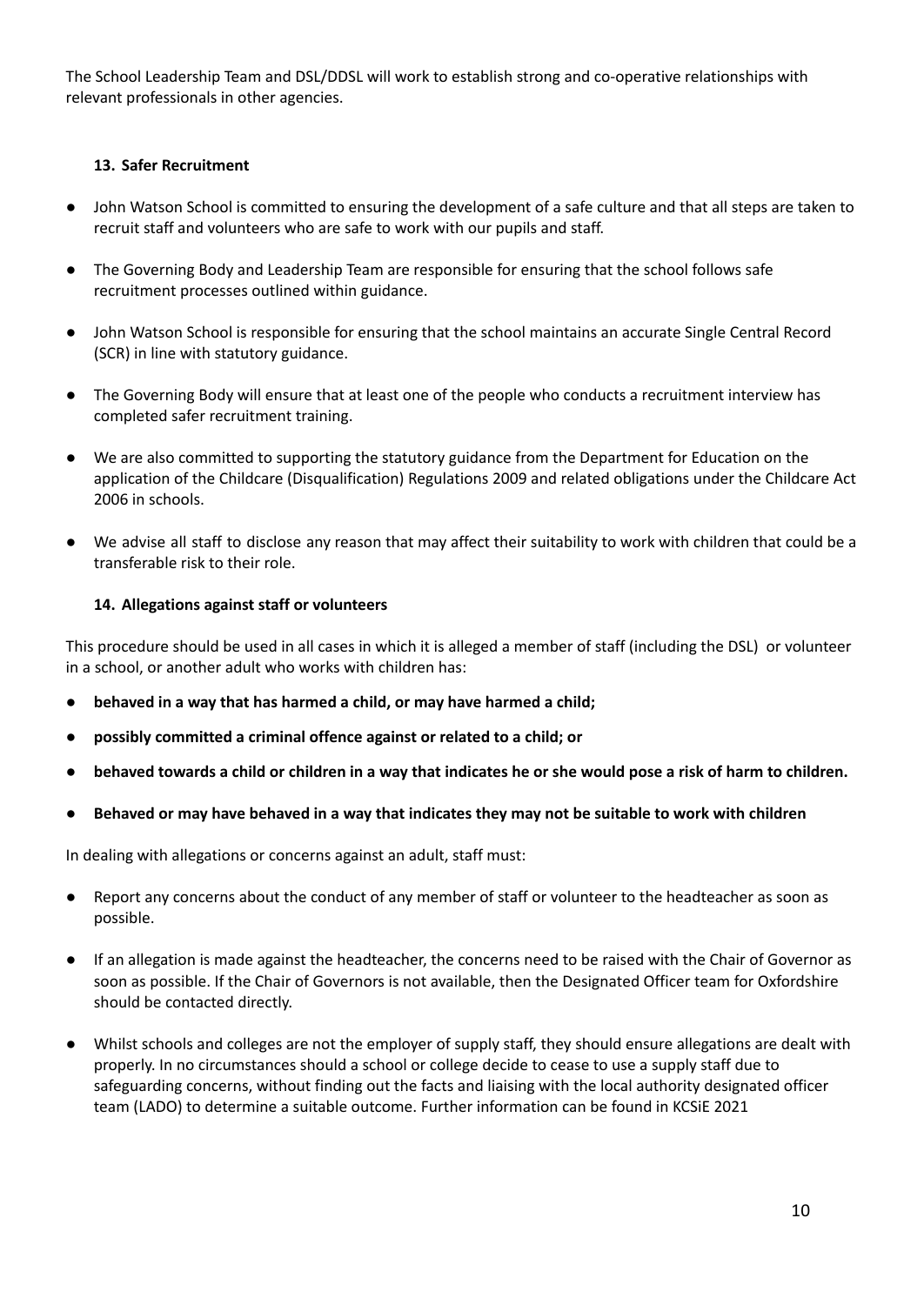- There may be situations when the headteacher or Chair of Governors will want to involve the police immediately, for example, if the person is deemed to be an immediate risk to children or there is evidence of a possible criminal offence.
- Once an allegation has been received by the headteacher or Chair of Governors, they will contact the LADO team on 01865 810603 or [lado.safeguardingchildren@oxfordshire.gov.uk](mailto:lado.safeguardingchildren@oxfordshire.gov.uk) as soon as possible and before carrying out any investigation into the allegation other than preliminary enquiries.

In liaison with the LADO team, the school will determine how to proceed and if necessary, a referral will be made to the MASH and/or the police.

The LADO team in Oxfordshire is currently staffed by Donna Crozier, Sandra Barratt and Lorna Berry.

The team will assess the information provided and advise on next steps, in line with KCSIE 2021 part 4, and Oxfordshire County Council's Designated Officers' local procedures.

#### **15. Whistleblowing in a Safeguarding Context**

While the school has a separate whistleblowing policy, this is a summary that outlines the process when there is a concern that safeguarding issues have not been reported or followed correctly.

This does not replace the whistleblowing policy and should be read in conjunction with the school policy.

**Whistleblowing** is a term that is used when staff want to report a concern within their organisation that involves their manager or a person senior to them in the organisation which may prevent them from following the normal reporting systems.

There are a limited number of areas that can be called Whistleblowing, and the policy protects staff from being punished for raising concerns.

Within John Watson School, the headteacher, Stephen Passey is the senior manager and responsible for all staff. If you are concerned that any member of staff within the school is not following safeguarding processes or behaving in a way that is placing children at risk, you should, in the first place, make the headteacher aware.

If your concern is about the headteacher, you should raise this with Lynn Wong our Chair of Governors (details on the website).

If you would prefer to raise your concerns outside of the school, then you are able to contact the NSPCC whistleblowing line on 0800 028 0285 or email [help@nspcc.org.uk](mailto:help@nspcc.org.uk) for national organisations or make contact with Oxfordshire County Council.

If you believe that a member of the school staff is harming a child (an allegation) and this has been reported to the headteacher and no / insufficient action has been taken, or the member of staff you have concerns about is the headteacher, then you are able to contact the Designated Officers team (LADO) on 01865 810603 or email [lado.safeguardingchildren@oxfordshire.gov.uk](mailto:lado.safeguardingchildren@oxfordshire.gov.uk)

If you believe that a child is being abused by individuals outside the school, you can make a referral to Children's Social Care by calling the MASH on: **0345 050 7666** (office hours) or **08450 507666** (outside of office hours).

Further guidance for staff can be accessed through:

<https://www.gov.uk/government/publications/what-to-do-if-youre-worried-a-child-is-being-abused--2> and through the NSPCC website <https://www.nspcc.org.uk/what-is-child-abuse/types-of-abuse/>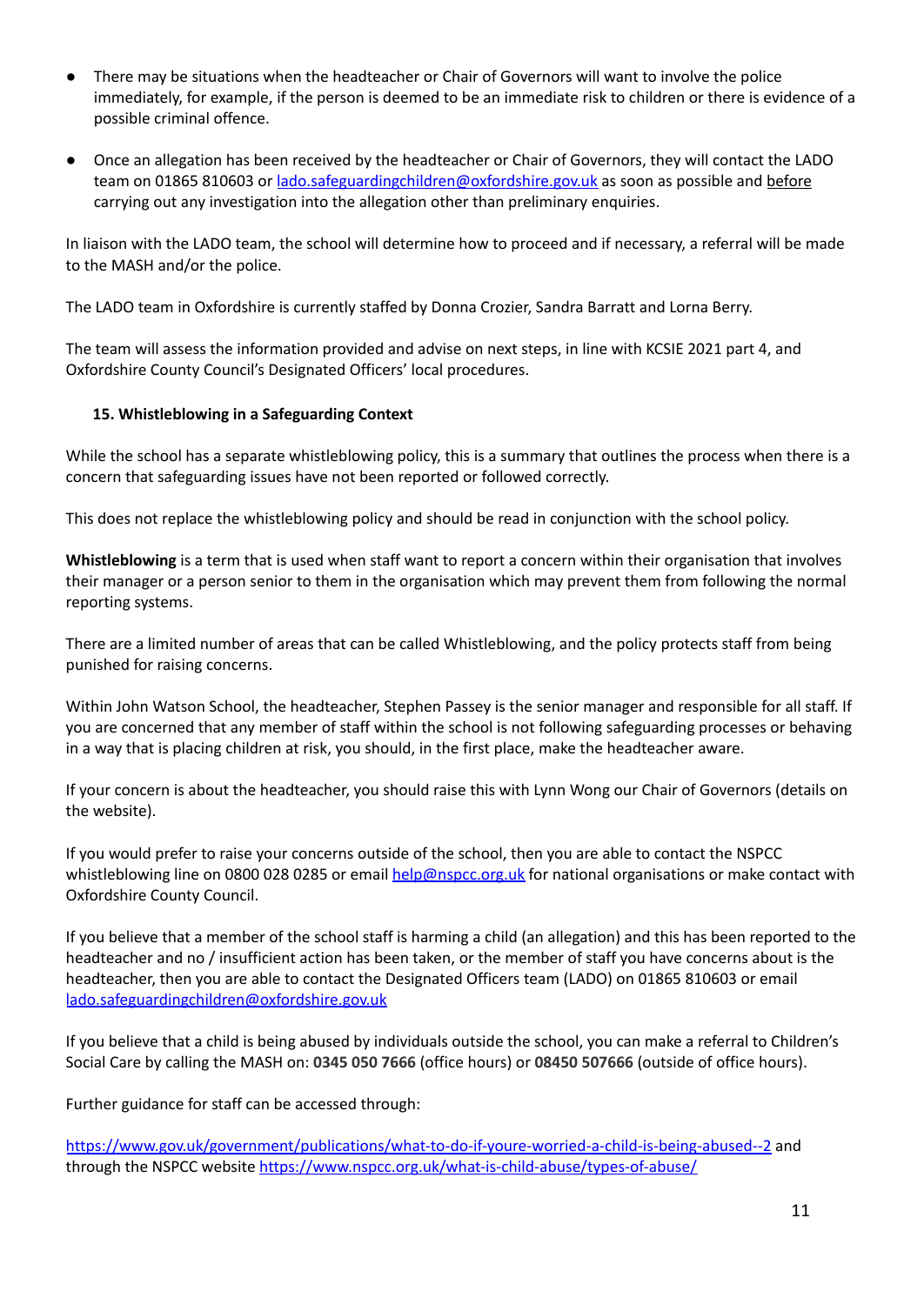# **16. Preventing radicalisation**

All of our staff undergo online Prevent Awareness training to support them in identifying radicalisation and in understanding what steps they need to take to protect the children and families in our school. This offers an introduction to the Prevent duty and explains how it aims to safeguard vulnerable people from being radicalised, supporting terrorism or becoming terrorists themselves. <http://www.elearning.prevent.homeoffice.gov.uk>

# **Prevent Referrals**

This package builds on the Prevent awareness eLearning training. It is designed to make sure that when we share a concern that a vulnerable individual may be being radicalised, that the referral is robust, informed and with good intention, and that the response to that concern is considered, and proportionate. <https://www.elearning.prevent.homeoffice.gov.uk/preventreferrals>

# **Channel Awareness**

This training package is for anyone who may be asked to contribute to, sit on, or even run a Channel Panel. It is aimed at all levels, from a professional asked to input and attend for the first time, to a member of staff new to their role and organising a panel meeting.

<https://www.elearning.prevent.homeoffice.gov.uk/channelawareness>

link to OSCB guidance on PREVENT <https://www.oscb.org.uk/safeguarding-themes/prevent/>

# **17. Related Safeguarding Policies**

This policy should be read in conjunction with the policies as listed below:

- Behaviour Management, linked to the Use of Physical Intervention
- Online Safety and Social Media
- Anti-Bullying
- Data Protection and Information Sharing
- Relationship & Sex Education
- Personal and Intimate Care
- Health and Safety
- Attendance
- Risk Assessments (e.g. school trips, use of technology)
- First Aid and Accidents
- Staff Behaviour Policy (including Acceptable Use of Technology)
- Safer Recruitment
- Whistleblowing

# **18. Policy review**

As a school, we review this policy at least annually in line with DfE, OSCB and OCC requirements and other relevant statutory guidance.

# **Date approved by governing body:**

# **Date reviewed by governing body:**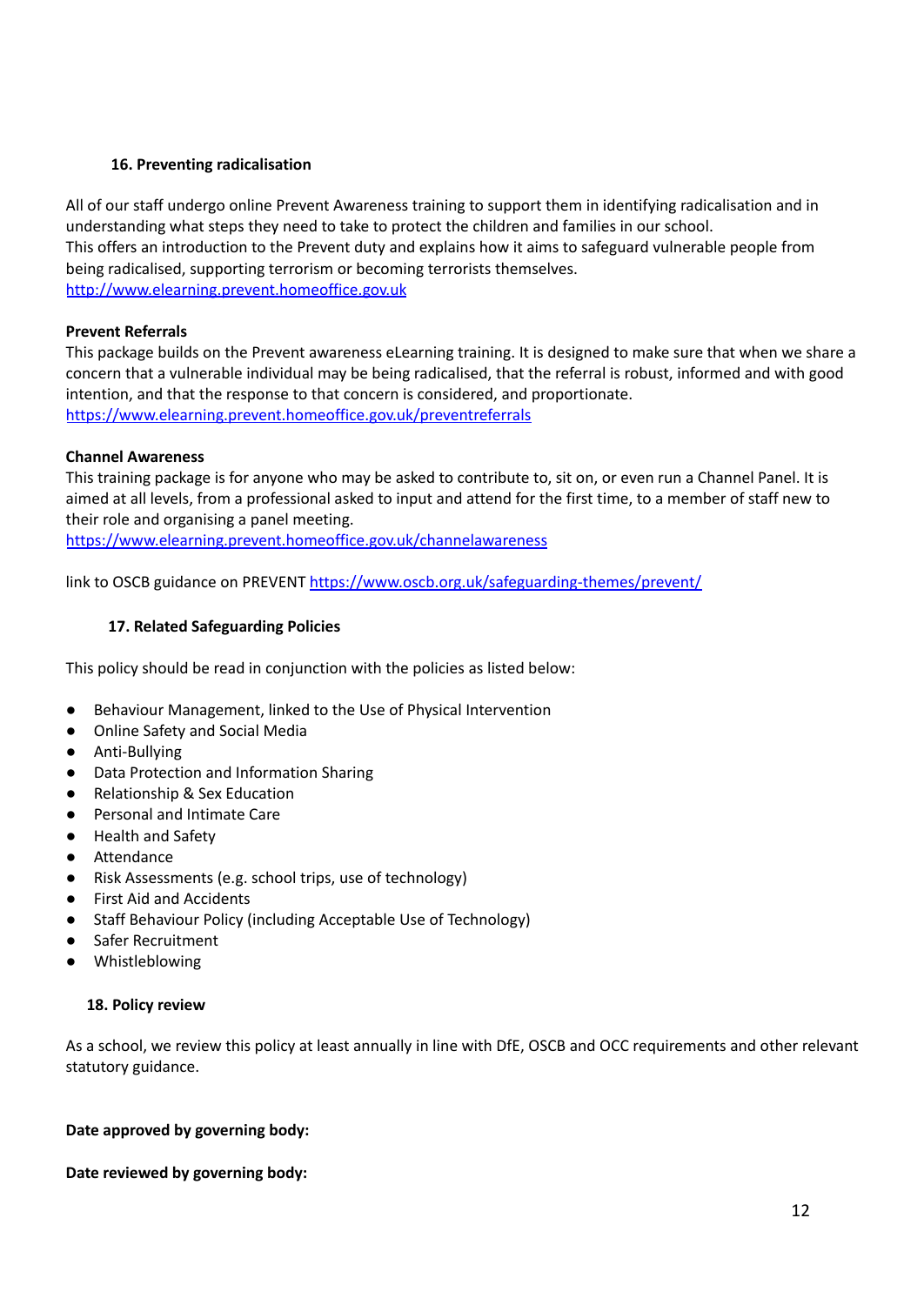# **Annex 1**

# **Roles and Responsibilities within John Watson School,**

# **1) Staff responsibilities**

All staff have a key role to play in identifying concerns early and in providing help for children. To achieve this, they will:

- Establish and maintain an environment where children feel secure, are encouraged to talk and are listened to.
- Ensure children know that there are adults in the school who they can approach if they are worried or have concerns.
- **●** Plan opportunities within the curriculum for children to develop the skills they need to recognise, assess and manage risk appropriately and keep themselves safe.
- Attend training in order to be aware of and alert to the signs of abuse.
- Maintain an attitude of "it could happen here" with regards to safeguarding.
- Record their concerns if they are worried that a child is being abused and report these to the DSL as soon as practical that day. If the DSL is not contactable immediately a DDSL should be informed.
- Be prepared to refer directly to Social Care, and the police if appropriate, if there is a risk of significant harm and the DSL or DDSL is not available.
- Follow the allegations procedures, as set out in this policy and KCSIE 2021, if the disclosure is an allegation against a member of staff.
- Follow the procedures set out by the Oxfordshire Safeguarding Children Board (OSCB) and take account of guidance issued by the DfE.
- Support pupils in line with their child protection plan.
- Treat information with confidentiality but never promising to 'keep a secret'.
- Notify the DSL or DDSL of any child on a child protection plan or child in need plan who has unexplained absence.
- Have an understanding of Early Help, contextual safeguarding and be prepared to identify and support children who may benefit from early help.
- Liaise with other agencies that support pupils and provide early help.
- Ensure they know who the DSL and DDSL are and know how to contact them.
- Have an awareness of the Child Protection Policy, the Behaviour Policy, the Staff Behaviour Policy (or Code of Conduct), procedures relating to the safeguarding response for children who go missing from education and the role of the DSL.
- Have an awareness of Mental Health problems and how in some cases are an indicator of the child being at risk of harm.

# **2) Senior Management Team responsibilities**:

- Contribute to inter-agency working in line with Working Together to Safeguard Children 2018 guidance.
- Provide a coordinated offer of early help when additional needs of children are identified.
- Ensure staff are alert to the various factors that can increase the need for early help as written in KCSIE 2021.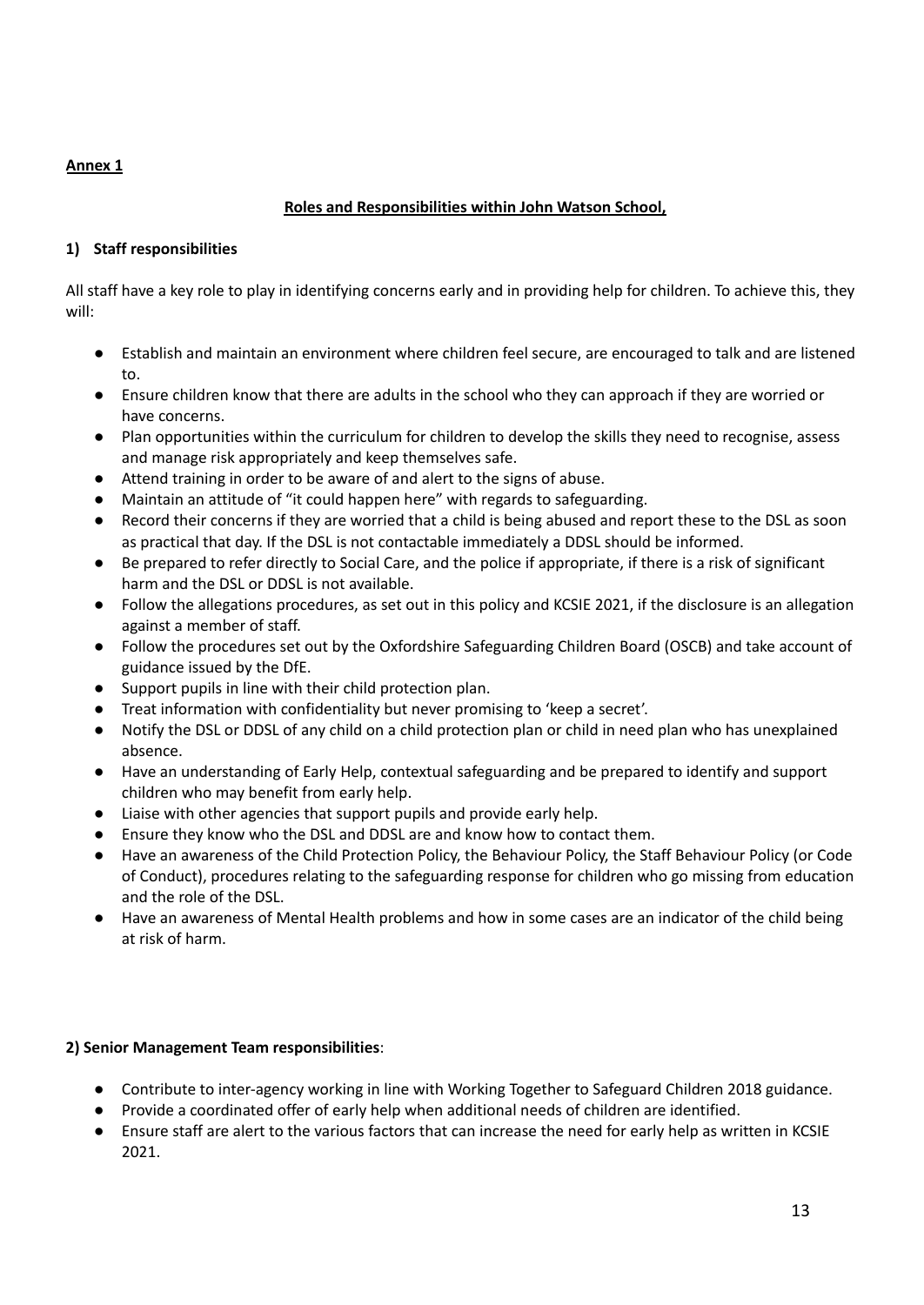- Working with Children's Social Care, supporting their assessment and planning processes including the school's attendance, including school holidays, at conference and core group meetings and the contribution of written reports for these meetings.
- Carry out tasks delegated by the governing body such as training of staff, safer recruitment and maintaining a single central register.
- Provide support and advice on all matters pertaining to safeguarding and child protection to all staff, regardless of their position within the school.
- Treat any information shared by staff or pupils with respect and follow agreed policies and procedures.
- Ensure that allegations or concerns against staff are dealt with in accordance with guidance from the Department for Education (DfE) and the OSCB procedures.

# **3) Governing body responsibilities**

- Ensure the school has effective safeguarding policies and procedures including a Child Protection Policy, a Staff Behaviour Policy or Code of Conduct, a Behaviour Policy and a written response to children who go missing from education.
- Ensure OSCB is informed in line with local requirements via the annual safeguarding report returned to the Education Safeguarding Advisory Team.
- Ensure recruitment, selection and induction follows safer recruitment practice including all appropriate checks.
- Ensure allegations against staff are dealt with by the headteacher and that allegations against the headteacher are dealt with by the Chair of Governors.
- Ensure a member of the Senior Leadership Team is appointed as Designated Safeguarding Lead and has this recorded in their job description.
- Ensure staff have been trained appropriately and this is updated in line with guidance.
- Ensure any safeguarding deficiencies or weaknesses are remedied without delay.
- Ensure a nominated governor for safeguarding is identified.
- Ensure they facilitate a whole school or college approach to safeguarding. This means ensuring safeguarding and child protection are at the forefront and underpin all relevant aspects of process and policy development. Ultimately, all systems, processes and policies should operate with the best interests of the child at their heart.
- Ensure that, as part of the requirement for staff to undergo regular updated safeguarding training, including online safety and the requirement to ensure children are taught about safeguarding, is integrated, aligned, and considered as part of the whole school or college safeguarding approach and wider staff training and curriculum planning.
- Consider the above training requirements, governing bodies and proprietors should have regard to the Teachers' Standards which set out the expectation that all teachers manage behaviour effectively to ensure a good and safe educational environment and requires teachers to have a clear understanding of the needs of all pupils.
- Ensure where governing bodies or proprietors hire or rent out school or college facilities/premises to organisations or individuals (for example to community groups, sports associations, and service providers to run community or extra-curricular activities) they should ensure that appropriate arrangements are in place to keep children safe.

# **4) DSL responsibilities** *(in conjunction with DSL role description in KCSiE)*

In addition to the role of all staff and the senior management team, the DSL will:

Refer cases to MASH, and the police where appropriate, in a timely manner avoiding any delay that could place the child at more risk.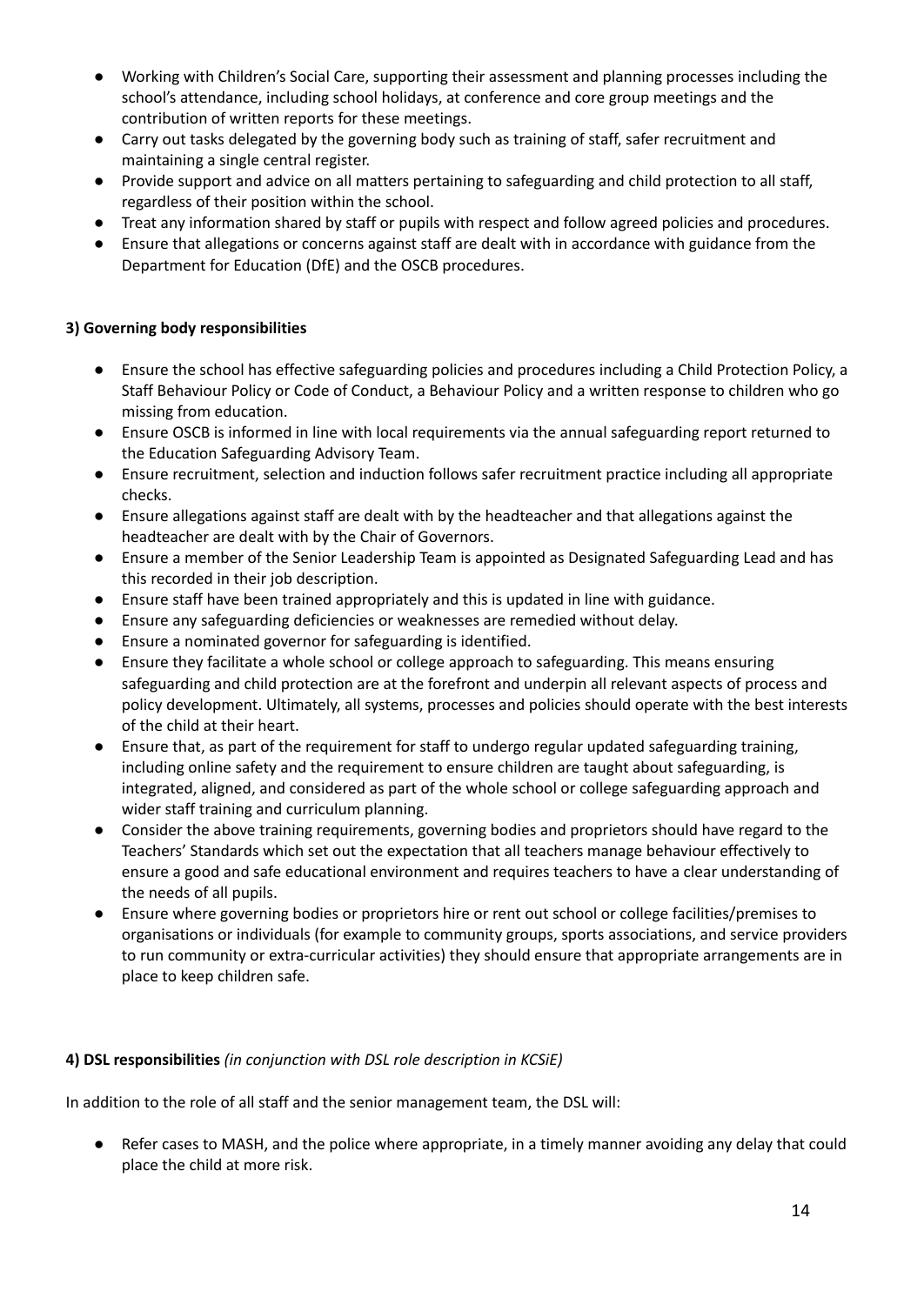- Assist the Governing Body in fulfilling its safeguarding responsibilities set out in legislation and statutory guidance.
- Attend appropriate training and demonstrate evidence of continuing professional development to carry out the role.
- Ensure every member of staff knows who the DSL and the DDSL are, have an awareness of the DSL role and know how to contact them.
- Ensure all staff and volunteers understand their responsibilities in being alert to the signs of abuse and responsibility for referring any concerns about a child to the DSL and concerns about an adult to the headteacher.
- Ensure whole school training occurs regularly, with at least annual updates so that staff and volunteers can fulfil their responsibilities knowledgeably.
- Ensure any members of staff joining the school outside the agreed training schedule receive induction prior to commencement of their duties.
- Keep records of child protection concerns securely and separately from the main pupil file and use these records to assess the likelihood of risk.
- Ensure that safeguarding records are transferred accordingly (separate from pupil files) and in a timely fashion when a child transfers school.
- Ensure that, where a pupil transfers school and is subject to a child protection plan or is a Child we care for, their information is passed to the new school immediately and that the child's social worker is informed. Consideration should be given to convening a transition meeting prior to moving if the case is complex or on-going.
- Be aware of the training opportunities and information provided by OSCB to ensure staff are aware of the latest local guidance on safeguarding.
- Develop, implement, and review procedures in the school that enable the identification and reporting of all cases, or suspected cases, of abuse.
- Meet any other expectations set out for DSLs in KCSIE 2021
- Help promote educational outcomes by sharing the information about the welfare, safeguarding and child protection issues that children, including children with a social worker, are experiencing, or have experienced, with teachers and school and college leadership staff.
- Work alongside and liaise with the three Safeguarding Partners in line with Working together to Safeguard Children and NSPCC. When to call the police [guidance](https://www.npcc.police.uk/documents/Children%20and%20Young%20people/When%20to%20call%20the%20police%20guidance%20for%20schools%20and%20colleges.pdf)

# **Annex 2**

# **Dealing with disclosures**

# **All staff should ensure:**

A member of staff who is approached by a child should listen positively and try to reassure them. They cannot promise complete confidentiality and should explain that they may need to pass information to other professionals, to help keep the child or other children safe. The degree of confidentiality should always be governed by the need to protect the child.

Additional consideration needs to be given to children with communication difficulties and for those whose preferred language is not English. It is important to communicate with them in a way that is appropriate to their age, understanding and preference.

All staff should know who the DSL is and who to approach if the DSL is unavailable. Ultimately, all staff have the responsibility to make a referral to the police or social care directly and should do this if, for whatever reason, there are difficulties following the agreed protocol, e.g. they are the only adult on the school premises at the time and have concerns about sending a child home.

# **Guiding principles: the seven R's:**

# **Receive**

- Listen to what is being said, without displaying shock or disbelief
- Accept what is said and take it seriously
- Make a note of what has been said as soon as practicable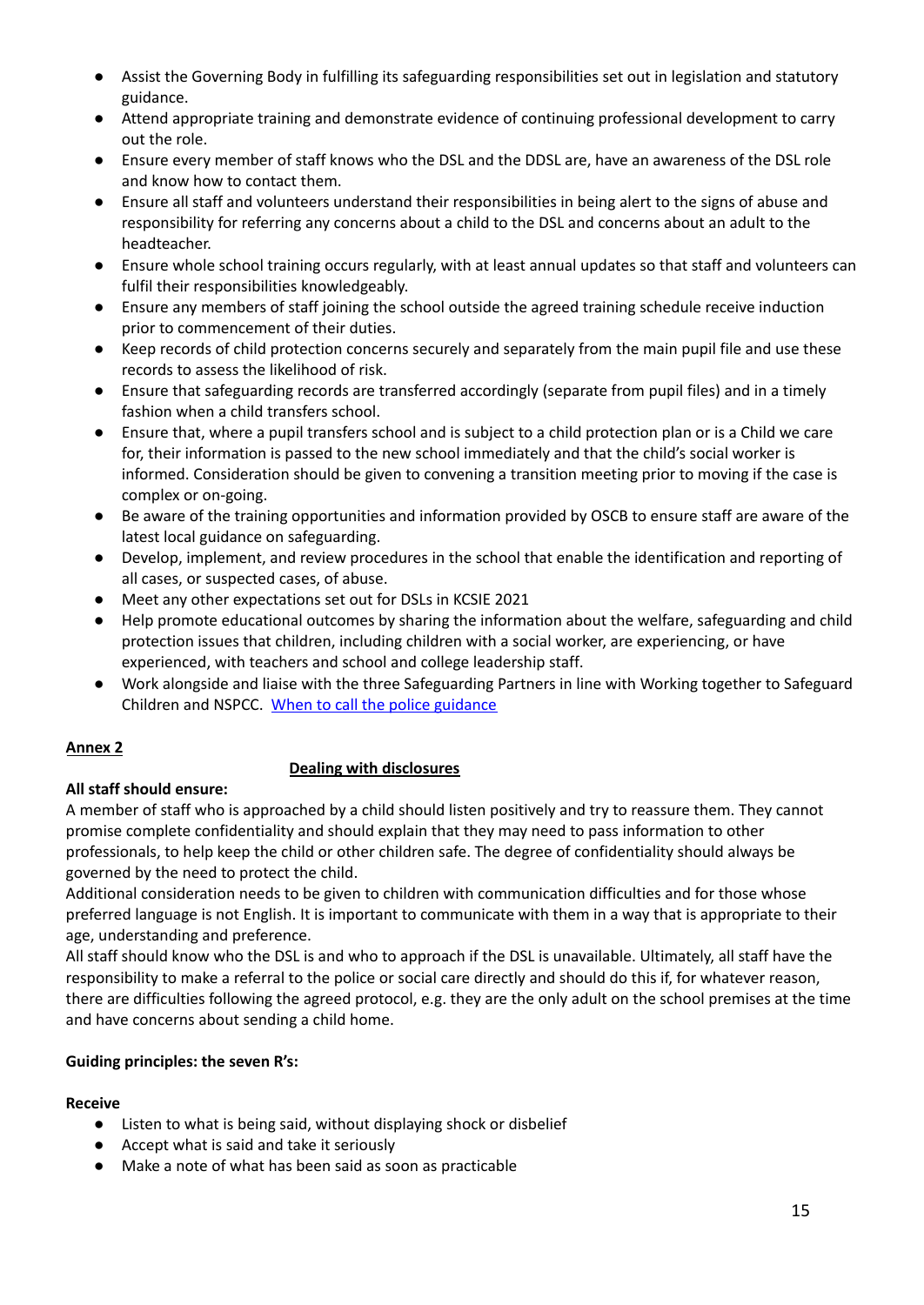#### **Reassure**

- Reassure the pupil, but only so far as is honest and reliable
- Don't make promises you may not be able to keep e.g. 'I'll stay with you' or 'everything will be alright now' or 'I'll keep this confidential'
- Do reassure e.g. you could say: 'I believe you', 'I am glad you came to me', 'I am sorry this has happened', 'We are going to do something together to get help'

# **Respond**

- Respond to the pupil only as far as is necessary for you to establish whether or not you need to refer this matter, but do not interrogate for full details
- Do not ask 'leading' questions i.e. 'did he touch your private parts?' or 'did she hurt you?' Such questions may invalidate your evidence (and the child's) in any later prosecution in court
- Do not ask the child why something has happened.
- Do not criticise the alleged perpetrator; the pupil may care about him/her, and reconciliation may be possible
- Do not ask the pupil to repeat it all for another member of staff. Explain what you have to do next and whom you have to talk to. Reassure the pupil that it will be a senior member of staff

#### **Report**

- Share concerns with the DSL as soon as possible through email / phone or verbal conversation.
- If you are not able to contact your DSL or the Deputy, and the child is at risk of immediate harm, **contact MASH or Police immediately**

#### **Record**

- If possible, make some very brief notes at the time, and record them as soon as possible
- Keep your original notes on file
- Use the JWS Record of Concern (ROC) template and fill in the needed information
- Record the date, time, place, persons present and noticeable nonverbal behaviour, and the words used by the child. If the child uses sexual 'pet' words, record the actual words used, rather than translating them into 'proper' words
- Complete a body map to indicate the position of any noticeable bruising
- Record facts and observable things, rather than your 'interpretations' or 'assumptions'
- Share the ROC with [roc@johnwatsonschool.org](mailto:roc@johnwatsonschool.org)

# **Remember**

- Support the child: listen, reassure, and be available
- Complete confidentiality is essential. Share your knowledge only with appropriate professional colleagues
- Try to get some support for yourself if you need it

# **Review processes (led by DSL)**

- Has the action taken provided good outcomes for the child?
- Did the procedure work?
- Were any deficiencies or weaknesses identified in the procedure? Have these been remedied?
- Is further training required?

#### **Annex 3**

# **Abuse and Neglect**

Knowing what to look for is vital to the early identification of abuse and neglect. **All** staff should be aware of indicators of abuse and neglect so that they are able to identify cases of children who may be in need of help or protection. If staff are unsure, they should **always** speak to the designated safeguarding lead (or deputy).

**All** school and college staff should be aware that abuse, neglect and safeguarding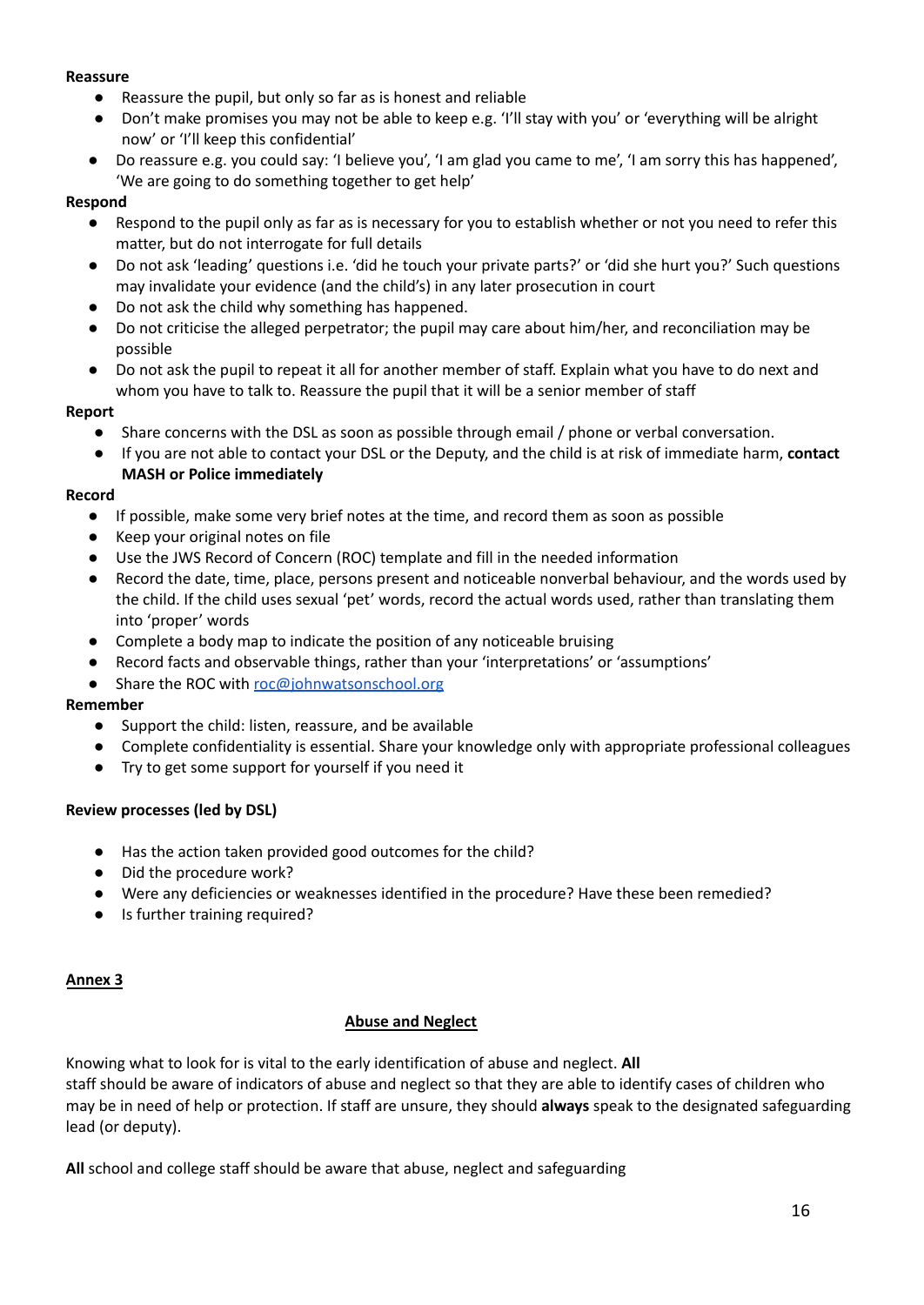issues are rarely stand-alone events that can be covered by one definition or label. In most cases, multiple issues will overlap with one another.

# **Definitions and Indicators of abuse and neglect**

**Abuse**: a form of maltreatment of a child. Somebody may abuse or neglect a child

by inflicting harm or by failing to act to prevent harm. Children may be abused in a family or in an institutional or community setting by those known to them or, more rarely, by others. Abuse can take place wholly online, or technology may be used to facilitate offline abuse. Children may be abused by an adult or adults or by another child or children.

**Physical abuse**: a form of abuse which may involve hitting, shaking, throwing,

poisoning, burning or scalding, drowning, suffocating or otherwise causing physical harm to a child. Physical harm may also be caused when a parent or carer fabricates the symptoms of, or deliberately induces, illness in a child.

#### **Indicators of physical abuse / factors that should increase concern**

- Multiple bruising or bruises and scratches (especially on the head and face)
- Clusters of bruises e.g., fingertip bruising (caused by being grasped)
- Bruises around the neck and behind the ears the most common abusive injuries are to the head
- Bruises on the back, chest, buttocks, or on the inside of the thighs
- Marks indicating injury by an instrument e.g., linear bruising (stick), parallel bruising (belt), marks of a buckle
- **Bite marks**
- Deliberate burning may also be indicated by the pattern of an instrument or object e.g., electric fire, cooker, cigarette
- Scalds with upward splash marks or *tide marks*
- Untreated injuries
- Recurrent injuries or burns
- Bald patches.

#### In the social context of the school, it is normal to ask about a noticeable injury. The response to such an enquiry **is generally light-hearted and detailed. So, most of all, concern should be increased when:**

- the explanation given does not match the injury
- the explanation uses words or phrases that do not match the vocabulary of the child (adult words)
- no explanation is forthcoming
- the child (or the parent/carer) is secretive or evasive
- the injury is accompanied by allegations of abuse or assault

#### **You should be concerned if the child or young person:**

- is reluctant to have parents/carers contacted
- runs away or shows fear of going home
- is aggressive towards themselves or others
- flinches when approached or touched
- is reluctant to undress to change clothing for sport
- wears long sleeves during hot weather
- is unnaturally compliant in the presence of parents/carers.
- has a fear of medical help or attention
- admits to a punishment that appears excessive.

Link to OSCB guidance on physical abuse <https://www.oscb.org.uk/safeguarding-themes/physical-abuse/>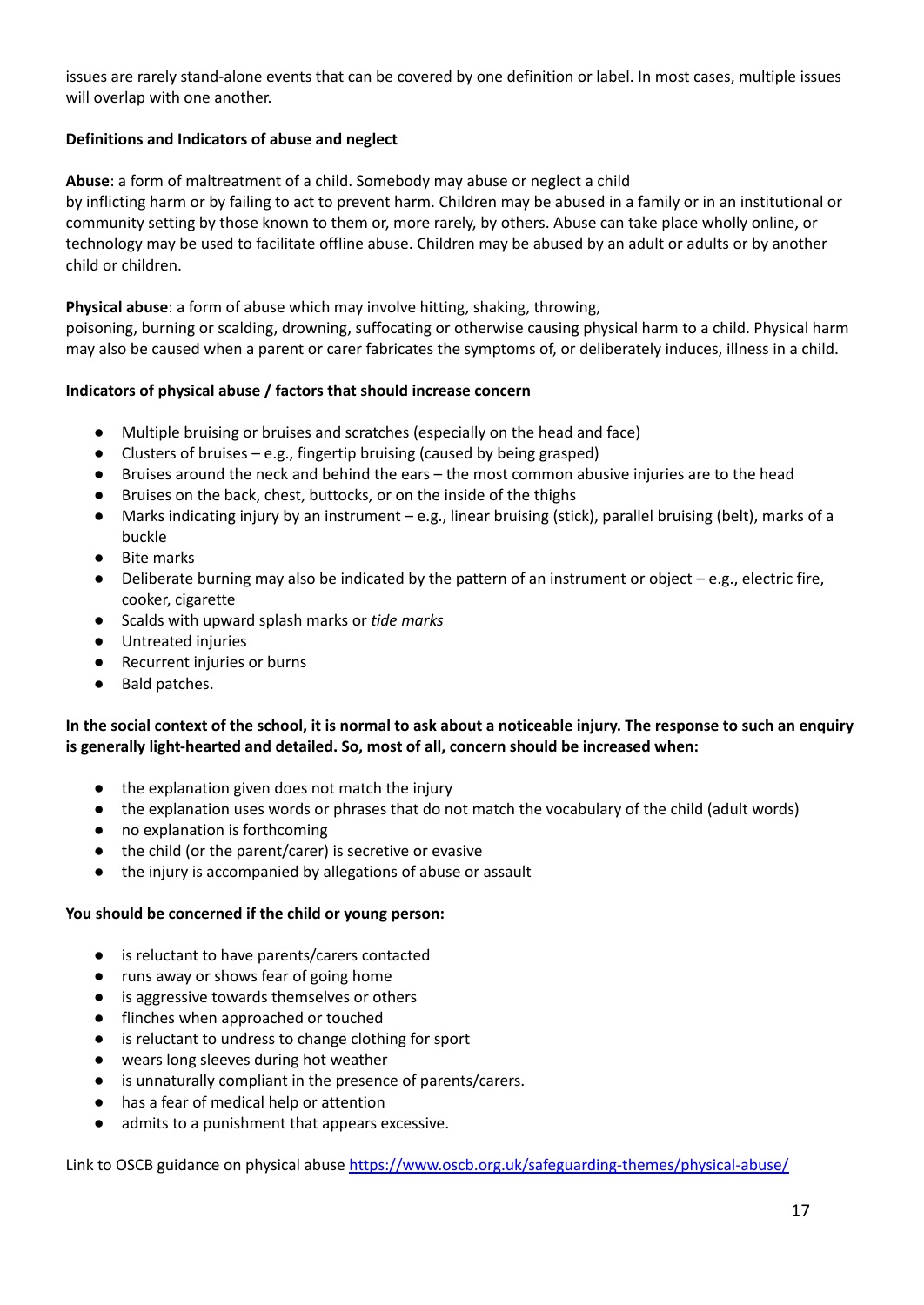**Emotional abuse**: the persistent emotional maltreatment of a child such as to cause severe and adverse effects on the child's emotional development. It may involve conveying to a child that they are worthless or unloved, inadequate, or valued only insofar as they meet the needs of another person. It may include not giving the child opportunities to express their views, deliberately silencing them or 'making fun' of what they say or how they communicate. It may feature age or developmentally inappropriate expectations being imposed on children. These may include interactions that are beyond a child's developmental capability as well as overprotection and limitation of exploration and learning or preventing the child from participating in normal social interaction. It may involve seeing or hearing the ill-treatment of another. It may involve serious bullying (including cyberbullying), causing children frequently to feel frightened or in danger, or the exploitation or corruption of children. Some level of emotional abuse is involved in all types of maltreatment of a child, although it may occur alone.

#### **Indicators of emotional abuse**

#### **Developmental issues**

- Delays in physical, mental and emotional development
- Poor school performance
- Speech disorders, particularly sudden disorders or changes.

#### **Behaviour**

- Acceptance of punishment which appears excessive
- Over-reaction to mistakes
- Continual self-deprecation (I'm stupid, ugly, worthless etc)
- Neurotic behaviour (such as rocking, hair-twisting, thumb-sucking)
- Self-mutilation
- Suicide attempts
- Drug/solvent abuse
- Running away
- Compulsive stealing, scavenging
- Acting out
- Poor trust in significant adults
- $\bullet$  Regressive behaviour e.g., wetting
- Eating disorders
- Destructive tendencies
- Neurotic behaviour
- Arriving early at school, leaving late

#### **Social issues**

- Withdrawal from physical contact
- Withdrawal from social interaction
- Over-compliant behaviour
- Insecure, clinging behaviour
- Poor social relationships

#### **Emotional responses**

- Extreme fear of new situations
- Inappropriate emotional responses to painful situations ("I deserve this")
- Fear of parents being contacted
- Self-disgust
- Low self-esteem
- Unusually fearful with adults
- Lack of concentration, restlessness, aimlessness
- Extremes of passivity or aggression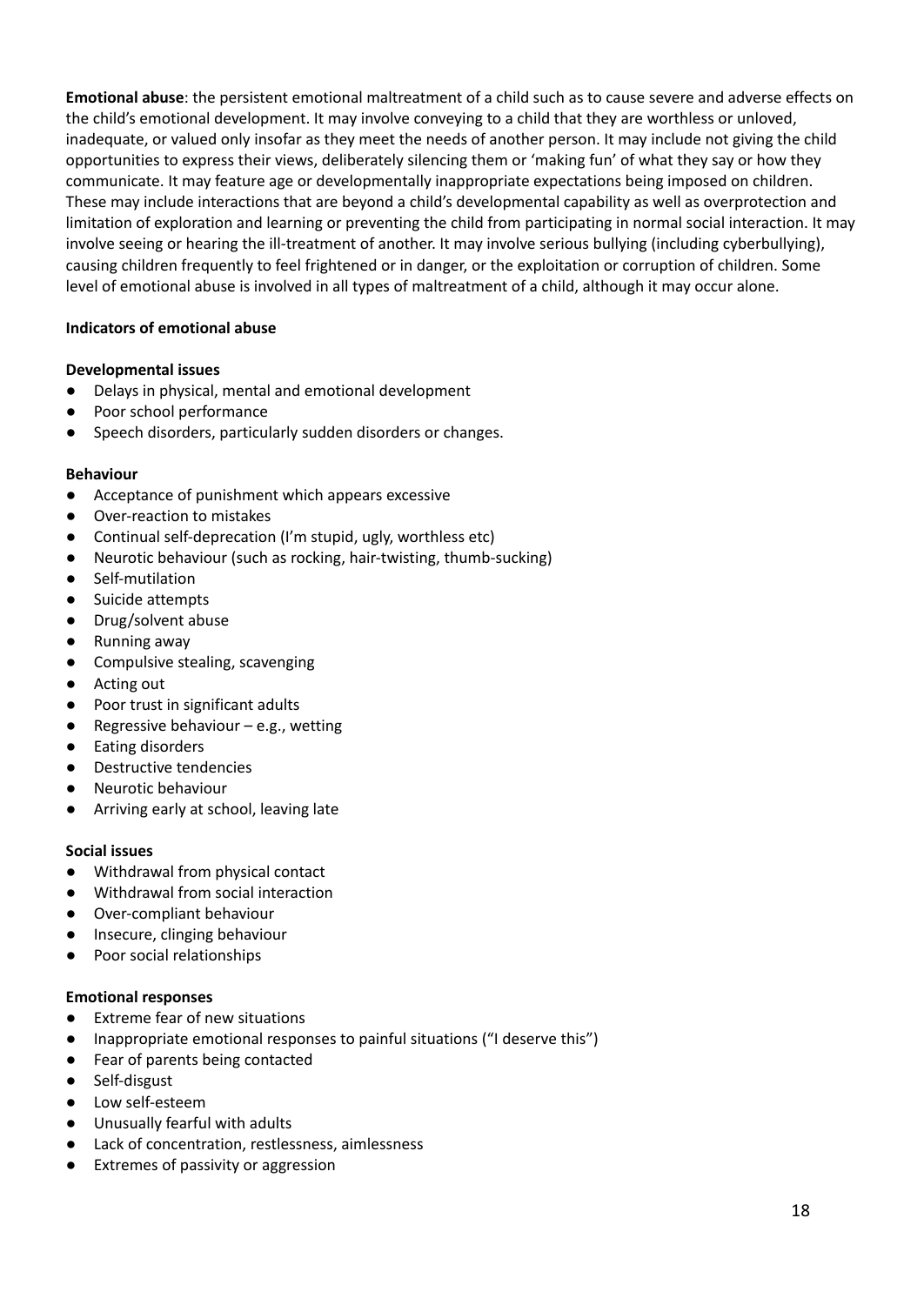Most harm is produced in *low warmth, high criticism* homes, not from single incidents. Emotional abuse is difficult to define, identify/recognise and/or prove. Emotional abuse is chronic and cumulative and has a long-term impact.

It is sometimes possible to spot emotionally abusive behavior from parents and car/ers to their children, by the way that the adults are speaking to, or behaving towards children. An appropriate challenge or intervention could affect positive change and prevent more intensive work being carried out later on.

Link to OSCB guidance on emotional abuse <https://www.oscb.org.uk/safeguarding-themes/emotional-abuse/> Link to OSCB guidance on Domestic Abuse <https://www.oscb.org.uk/safeguarding-themes/domestic-abuse/>

**Sexual abuse**: involves forcing or enticing a child or young person to take part in

sexual activities, not necessarily involving a high level of violence, whether or not the

child is aware of what is happening. The activities may involve physical contact, including assault by penetration (for example rape or oral sex) or non-penetrative acts such as masturbation, kissing, rubbing and touching outside of clothing. They may also include non-contact activities, such as involving children in looking at, or in the production of, sexual images, watching sexual activities, encouraging children to behave in sexually inappropriate ways, or grooming a child in preparation for abuse. Sexual abuse can take place online, and technology can be used to facilitate offline abuse. Sexual abuse is not solely perpetrated by adult males. Women can also commit acts of sexual abuse, as can other children. The sexual abuse of children by other children is a specific safeguarding issue in education see ANNEX 4.

#### **Characteristics of child sexual abuse:**

- it is often planned and systematic people do not sexually abuse children by accident, though sexual abuse can be opportunistic
- grooming the child people who abuse children take care to choose a vulnerable child and often spend time making them dependent
- grooming the child's environment abusers try to ensure that potential adult protectors (parents and other carers especially) are not suspicious of their motives.

Most people who sexually abuse children are men, but some women sexually abuse too.

#### **Indicators of sexual abuse**

#### **Physical observations**

- Damage to genitalia, anus, or mouth
- Sexually transmitted diseases
- Unexpected pregnancy, especially in very young girls
- Soreness in genital area, anus or mouth and other medical problems such as chronic itching
- Unexplained recurrent urinary tract infections and discharges or abdominal pain

#### **Behavioural observations**

- Sexual knowledge inappropriate for age
- Sexualised behaviour or affection inappropriate for age
- Sexually provocative behaviour/promiscuity
- Hinting at sexual activity. Inexplicable decline in school performance
- Depression or other sudden apparent changes in personality as becoming insecure or clinging
- Lack of concentration, restlessness, aimlessness
- Socially isolated or withdrawn
- Overly compliant behaviour
- Acting out, aggressive behaviour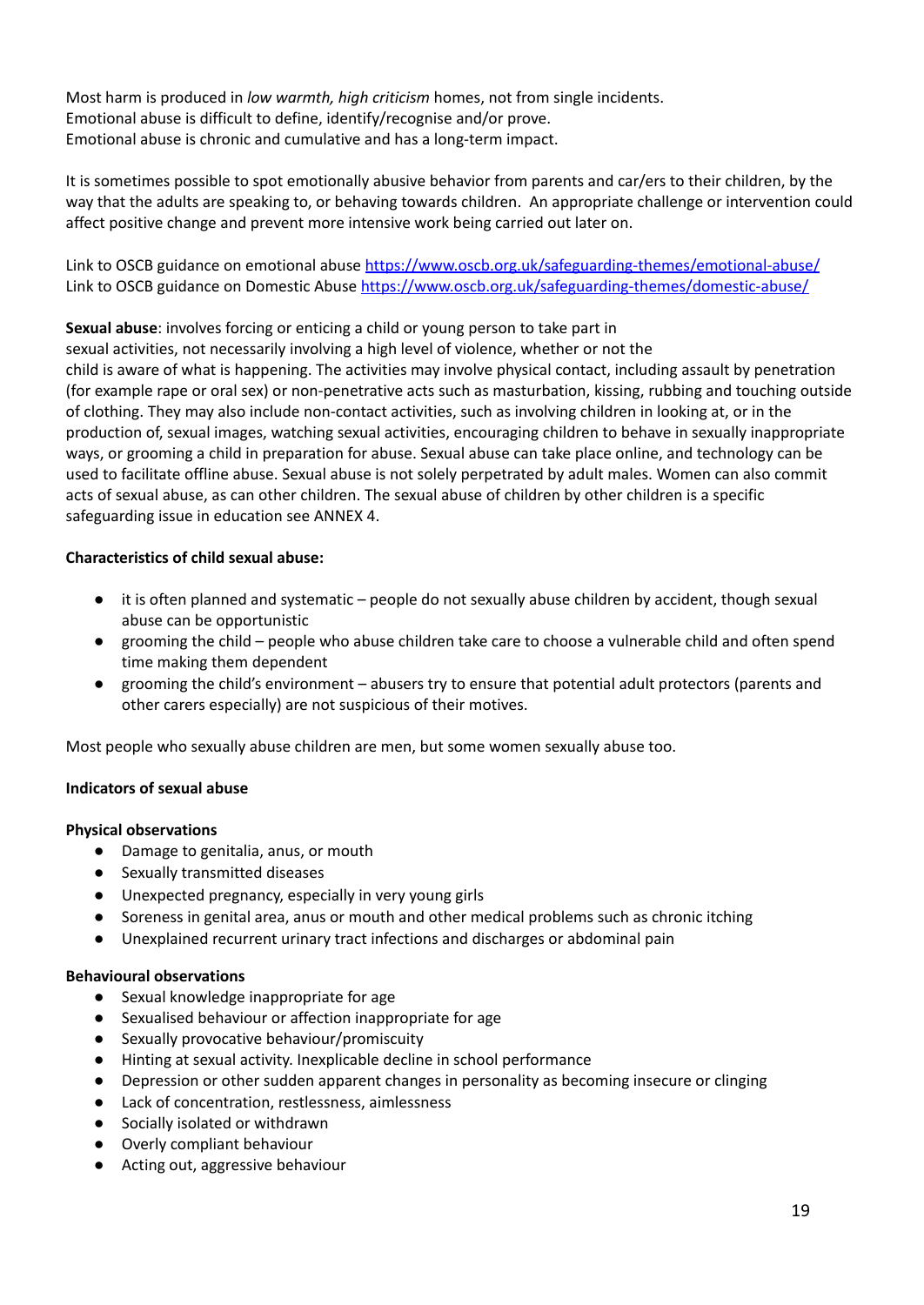- Poor trust or fear concerning significant adults
- Regressive behaviour,
- Onset of wetting, by day or night; nightmares
- Onset of insecure, clinging behaviour
- Arriving early at school, leaving late, running away from home
- Suicide attempts, self-mutilation, self-disgust
- Suddenly drawing sexually explicit pictures
- Eating disorders or sudden loss of appetite or compulsive eating
- Regressing to younger behaviour patterns such as thumb sucking or bringing out discarded cuddly toys
- Become worried about clothing being removed

Link to OSCB guidance on sexual abuse <https://www.oscb.org.uk/safeguarding-themes/sexual-abuse/>

**Neglect**: the persistent failure to meet a child's basic physical and/or psychological needs, likely to result in the serious impairment of the child's health or development. Neglect may occur during pregnancy, for example, as a result of maternal substance abuse. Once a child is born, neglect may involve a parent or carer failing to: provide adequate food, clothing and shelter (including exclusion from home or abandonment); protect a child from physical and emotional harm or danger; ensure adequate supervision (including the use of inadequate care-givers); or ensure access to appropriate medical care or treatment. It may also include neglect of, or unresponsiveness to, a child's basic emotional needs.

# **NSPCC research has highlighted the following examples of the neglect of children under 12:**

- frequently going hungry
- frequently having to go to school in dirty clothes
- regularly having to look after themselves because of parents being away or having problems such as drug or alcohol misuse
- being abandoned or deserted
- living at home in dangerous physical conditions
- not being taken to the doctor when ill
- not receiving dental care.

Neglect is a difficult form of abuse to recognise and is often seen as less serious than other categories. It is, however, very damaging: children who are neglected often develop more slowly than others and may find it hard to make friends and fit in with their peer group.

Neglect is often noticed at a stage when it does not pose a risk to the child. The duty to safeguard and promote the welfare of children (*What to do if You're Worried a Child is Being Abused* DfE 2015) would suggest that an appropriate intervention or conversation at this early stage can address the issue and prevent a child continuing to suffer until it reaches a point when they are at risk of harm or in significant need.

Link to the OSCB guidance on Neglect and toolkit: <http://www.oscb.org.uk/safeguarding-themes/neglect/>

Neglect is often linked to other forms of abuse, so any concerns school staff have should at least be discussed with the DSL.

# **Indicators of neglect**

The following is a summary of some of the indicators that may suggest a child is being abused or is at risk of harm. It is important to recognise that indicators alone cannot confirm whether a child is being abused. Each child should be seen in the context of their family and wider community and a proper assessment carried out by appropriate persons. What is important to keep in mind is that if you feel unsure or concerned, do something about it. Don't keep it to yourself. The OSCB childcare and development checklist/toolkit provides a more detailed list of indicators of neglect and is available to all staff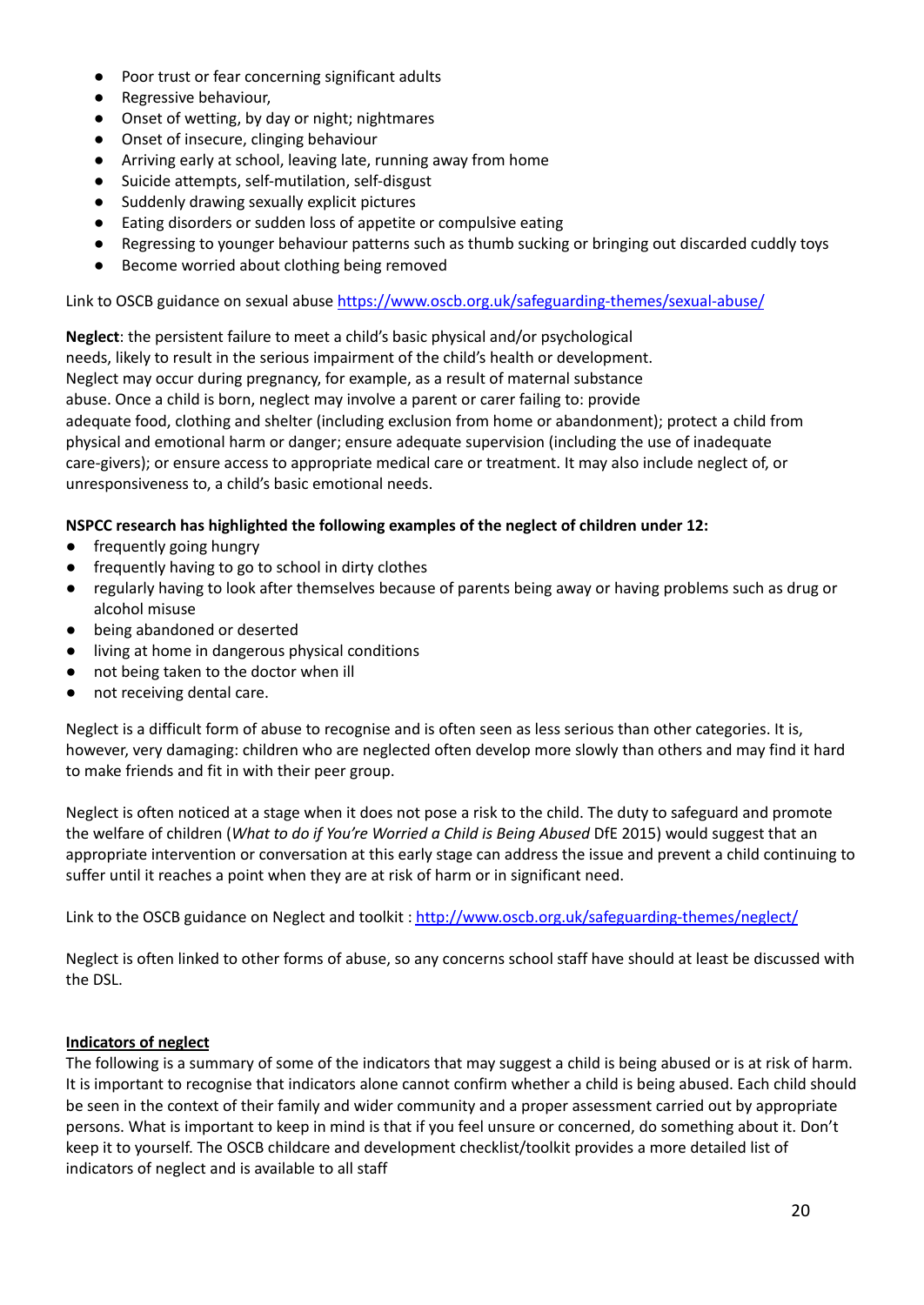#### **Physical indicators of neglect**

- Constant hunger and stealing food
- Poor personal hygiene unkempt, dirty or smelly
- Underweight
- Dress unsuitable for weather
- Poor state of clothing
- Illness or injury untreated

#### **Behavioural indicators of neglect**

- Constant tiredness
- Frequent absence from school or lateness
- Missing medical appointments
- Isolated among peers
- Frequently unsupervised
- Stealing or scavenging, especially food

#### **Annex 4**

#### **Peer on peer abuse**

**All** staff should be aware that children can abuse other children (often referred to as peer-on-peer abuse). This is most likely to include, but may not be limited to:

- bullying (including cyberbullying).
- physical abuse such as hitting, kicking, shaking, biting, hair pulling, or otherwise
- causing physical harm.
- sexual violence, such as rape, assault by penetration and sexual assault
- sexual harassment, such as sexual comments, remarks, jokes and online sexual harassment, which may be stand-alone or part of a broader pattern of abuse.
- up skirting, which typically involves taking a picture under a person's clothing without them knowing, with the intention of viewing their genitals or buttocks to obtain sexual gratification, or cause the victim humiliation, distress or alarm.
- sexting (also known as youth produced sexual imagery); and
- initiation/hazing type violence and rituals.

**All** staff should be clear as to the school's or college's policy and procedures with regards to peer-on-peer abuse. Our school uses the OCC Peer on Peer guidance.

#### **Sexual violence and sexual harassment between children**

There is concern nationally relating to a culture of misogyny and sexual harassment in many schools and the DfE and Ofsted have reviewed school procedures. As a response, all school/colleges should include a statement on the school's website that gives information on reporting concerns or abuse using the new Government helpline and email address. Schools/colleges should have clear mechanisms for students to report concerns within school that are signposted and prevalent.

Part 5 of the statutory guidance in Keeping Children Safe in Education 2021 sets out how our school/college will manage reports of child-on-child sexual violence and harassment. That part of the guidance also links through to a further Department for Education (DfE) advice document from September 2021: **'Sexual violence and sexual harassment between children in schools and colleges'**. This document is read and understood by DSLs and referred to as needed, particularly if a report of child-on-child sexual violence or sexual harassment is made.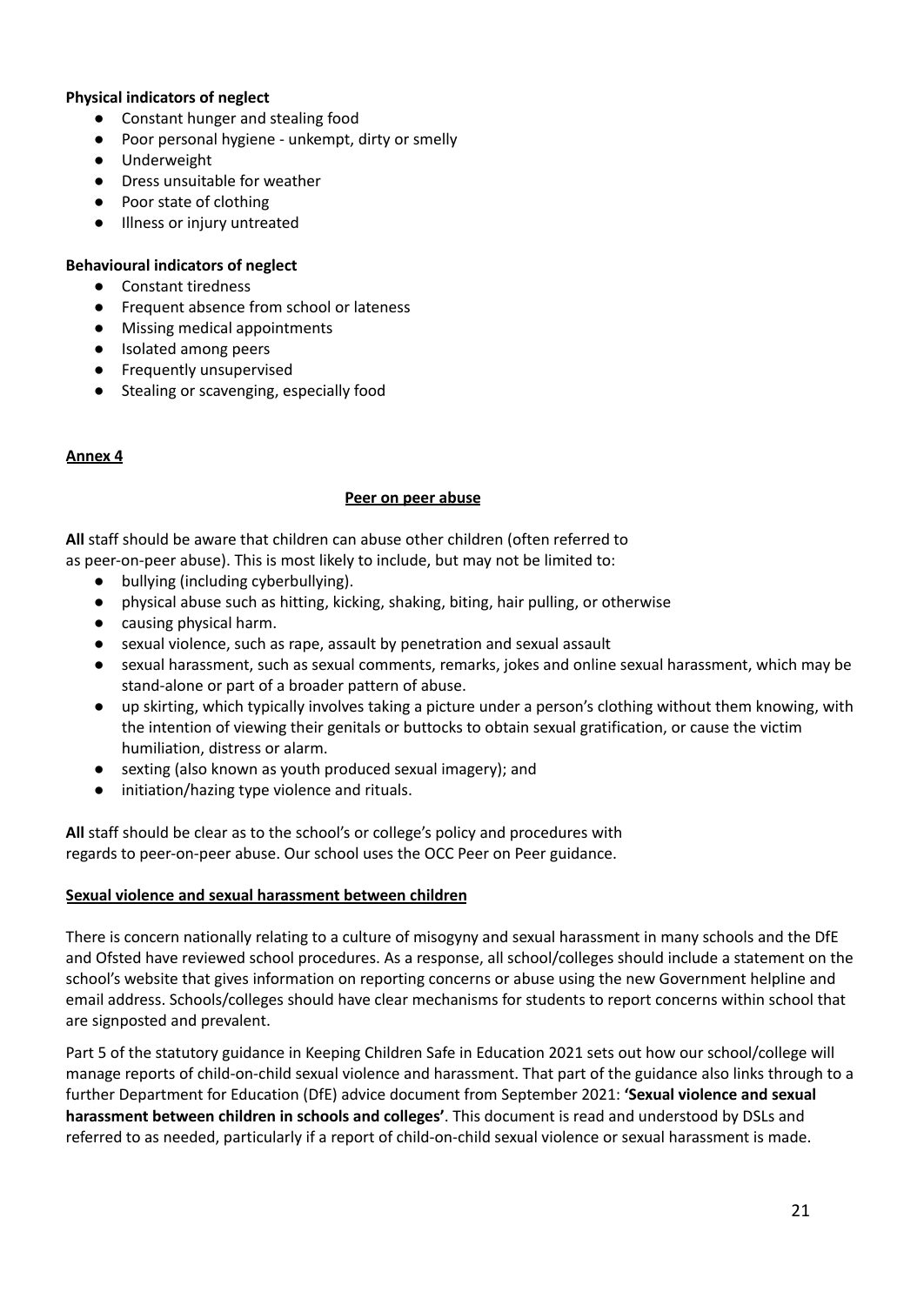If a report is made, the designated safeguarding lead will lead how the report is dealt with, given the high-profile nature of the report. This will be in liaison with the Headteacher. Where the DSL is unavailable, a Deputy DSL will lead. On a case-by-case basis, there will be consideration made as to the gender of the DSL or Deputy, so that the victim feels comfortable with how the investigation is managed.

When it comes to action to manage the report, the needs and wishes of the victim will take centre stage. Considerations should include how the investigation proceeds and what support the victim requires. Sexual violence and sexual harassment are not acceptable and will not be tolerated. Reports will not be passed off as banter or part of growing up.

Where a report of rape, assault by penetration or sexual assault is made, children's social care and the police will be informed. Before doing so, this will be discussed with the victim and their parents/carers, explaining why it is important for other agencies to know and how these agencies will be able to support the victim. Other allegations will be managed within the school and/or with support from children's social care providers.

The guidance and the DfE advice set out the steps the school will take to manage the students involved, including risk assessments, separating the students in lessons, investigating the report, and supporting the victim and alleged perpetrator

Our school also uses the Stop Now tool.

[https://www.stopitnow.org.uk/concerned-about-a-child-or-young-persons-sexual-behaviour/how-to-tell-if-a-child](https://www.stopitnow.org.uk/concerned-about-a-child-or-young-persons-sexual-behaviour/how-to-tell-if-a-childs-sexual-behaviour-is-age-appropriate/) [s-sexual-behaviour-is-age-appropriate/](https://www.stopitnow.org.uk/concerned-about-a-child-or-young-persons-sexual-behaviour/how-to-tell-if-a-childs-sexual-behaviour-is-age-appropriate/)

[https://www.stopitnow.org.uk/concerned-about-a-child-or-young-persons-sexual-behaviour/preventing-harmful-s](https://www.stopitnow.org.uk/concerned-about-a-child-or-young-persons-sexual-behaviour/preventing-harmful-sexual-behaviour/) [exual-behaviour/](https://www.stopitnow.org.uk/concerned-about-a-child-or-young-persons-sexual-behaviour/preventing-harmful-sexual-behaviour/)

"The tool uses a traffic light system to categorize the sexual behaviours of young people and is designed to help professionals:

- Make decisions about safeguarding children and young people
- Assess and respond appropriately to sexual behaviour in children and young people
- Understand healthy sexual development and distinguish it from harmful behaviour"

#### **Annex 5**

# **Online Safety**

- It is recognised by John Watson School that the use of technology presents challenges and risks to children and adults both inside and outside of school.
- JWS is using the National Online Safety (NOS) platform. This is used to support students, teachers/staff, parents and governors with a breadth of information relating to keeping children safe online.
- The DSL has overall responsibility for online safeguarding within the school.
- John Watson School identifies that the issues can be broadly categorised into three areas of risk:
	- o **content:** being exposed to illegal, inappropriate or harmful material
	- o **contact:** being subjected to harmful online interaction with other users
	- o **conduct:** personal online behaviour that increases the likelihood of, or causes, harm.
- The DSL and leadership team have read annex C regarding Online Safety within 'Keeping Children Safe in Education' 2021.
- *●* John Watson School recognises the specific risks that can be posed by mobile phones and cameras and in accordance with KCSIE 2021 and EYFS 2021 has appropriate policies in place that are shared and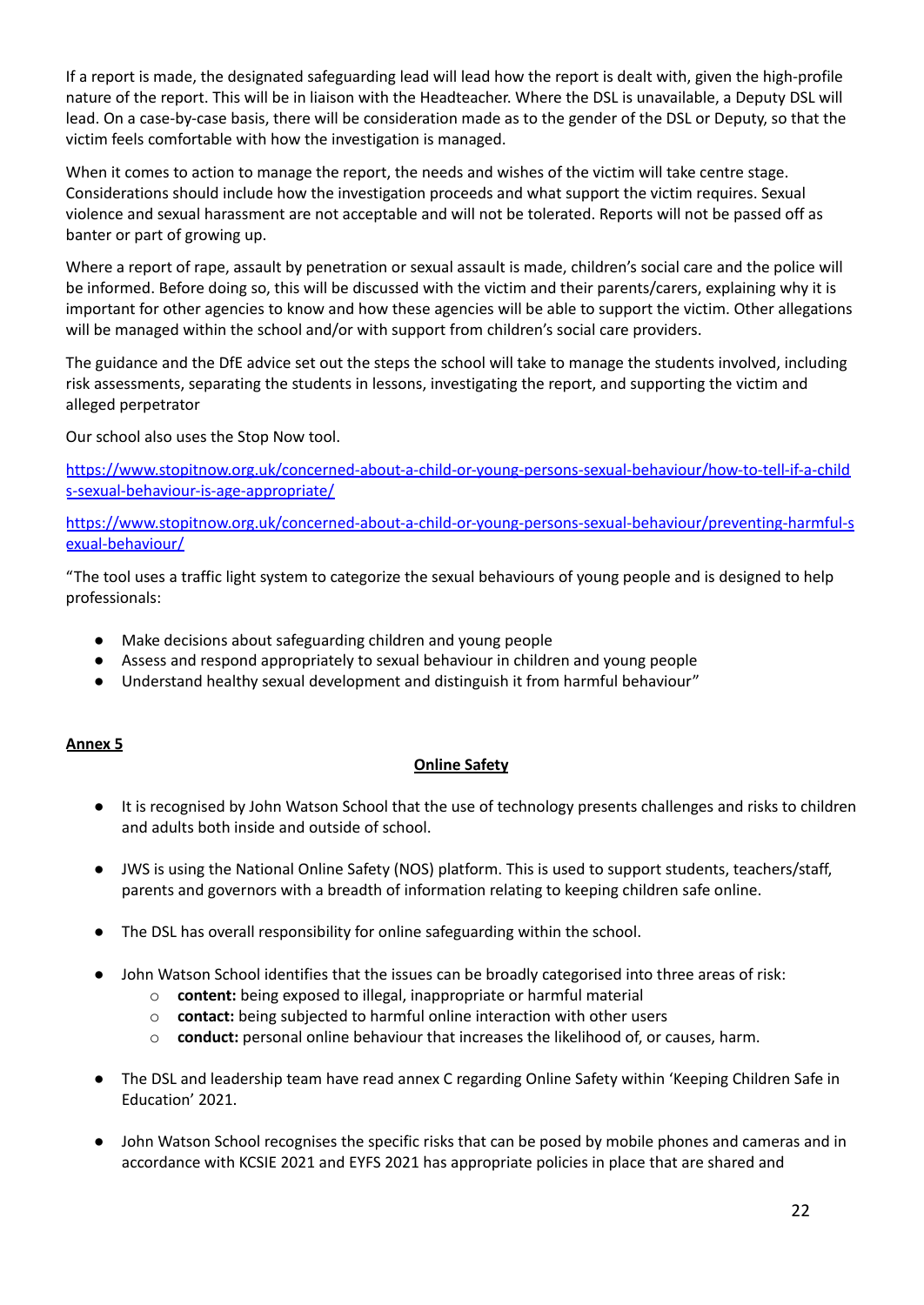understood by all members of the school community. Further information about specific approaches relating to this can be found on the website, *[Acceptable](http://www.johnwatsonschool.org/wp-content/uploads/jwatsonscans@gmail.com_20201125_142305.pdf) use of the Internet Policy, Anti-bullying policy, Code of Conduct Policy and Mobile phone policy.*

- As schools and colleges increasingly work online, it is essential that children are safeguarded from potentially harmful and inappropriate online material. John Watson School will ensure that appropriate filtering and monitoring systems are in place when pupils and staff access school systems and internet provision.
- John Watson School acknowledges that whilst filtering and monitoring is an important part of school's online safety responsibilities, it is only one part of our approach to online safety. Pupils and adults may have access to systems external to the school control such as mobile phones and other internet enabled devices and technology and where concerns are identified appropriate action will be taken.
- John Watson School acknowledges where children are being asked to learn online at home the department has provided advice to support schools and colleges to do so safely.

John Watson School will ensure a comprehensive whole school curriculum response is in place to enable all pupils to learn about and manage online risks effectively and will support parents and the wider school community (including all members of staff) to become aware and alert to the need to keep children safe online.

# **Annex 6**

#### **Safeguarding issues**

**All** staff should have an awareness of safeguarding issues which can put children at risk of harm. Behaviours linked to issues such as drug taking, alcohol abuse, deliberately missing education and sexting (also known as youth produced sexual imagery) can put children in danger.

#### **Mental health**

Within our school, we aim to promote positive mental health and wellbeing for our whole community (students, staff, parents and carers), and recognise how important mental health and emotional wellbeing is to our lives, in just the same way as physical health. We recognise that children and young people's mental health is a crucial factor in their overall wellbeing and can affect their learning and achievement. All children and young people will have varying mental health during their school career. However, some face significant life events which can seriously impact their emotional wellbeing and can include mental illness.

The Department for Education (DfE) recognises that: "Schools have a role to play in supporting the mental health and wellbeing of children" (Mental Health and Behaviour in School, 2018). Schools can be a place for all students to experience a nurturing and supportive environment that has the potential to develop self-esteem and give positive experiences for overcoming adversity and building resilience.

Schools are also a place of respite from difficult home lives and offer positive role models and relationships, which are critical in promoting the wellbeing of all young people.

The role of school is to ensure that students can manage times of change and stress, and that they are supported to reach their potential or access help when they need it. The school also has a role to ensure that students learn about what they can do to maintain positive mental health, what affects their mental health, how they can help reduce the stigma surrounding mental health issues, and where they can go if they need help and support.

#### **Serious violence**

All staff should be aware of indicators, which may signal that children are at risk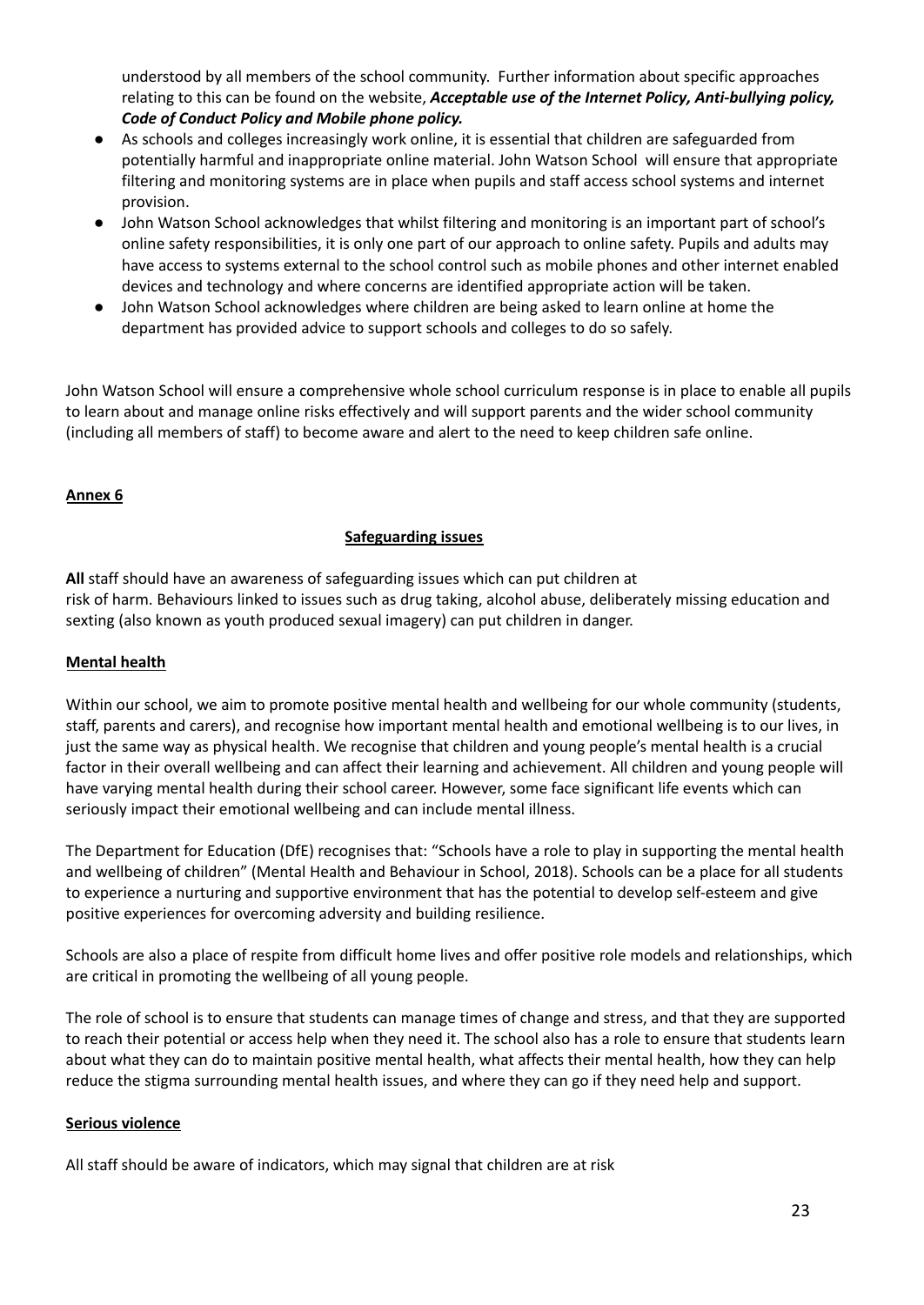from, or are involved with serious violent crime. These may include increased absence from school, a change in friendships or relationships with older individuals or groups, a significant decline in performance, signs of self-harm or a significant change in wellbeing, or signs of assault or unexplained injuries. Unexplained gifts or new possessions could also indicate that children have been approached by, or are involved with, individuals associated with criminal networks or gangs.

All staff should be aware of the associated risks and understand the measures in place to manage these. Advice for schools and colleges is provided in the Home Office's Preventing youth violence and gang involvement <https://www.gov.uk/government/publications/advice-to-schools-and-colleges-on-gangs-and-youth-violence> and its Criminal exploitation of children and vulnerable adults: county lines guidance [https://www.gov.uk/government/publications/criminal-exploitation-of-children-and-vulnerable-adults-county-line](https://www.gov.uk/government/publications/criminal-exploitation-of-children-and-vulnerable-adults-county-lines) [s](https://www.gov.uk/government/publications/criminal-exploitation-of-children-and-vulnerable-adults-county-lines)

# **Upskirting**

'Upskirting' typically involves taking a picture under a person's clothing without them knowing, with the intention of viewing their genitals or buttocks to obtain sexual gratification, or cause the victim humiliation, distress or alarm. It is now a criminal offence and the perpetrator can face s sentence of up to 2 years in prison. Anyone of any gender can be a victim.

# **So-called 'honour-based' Abuse (including Female Genital Mutilation and Forced Marriage)**

So-called 'honour-based' Abuse (HBA) encompasses incidents or crimes which have been committed to protect or defend the honour of the family and/or the community, including female genital mutilation (FGM), forced marriage, and practices such as breast ironing. Abuse committed in the context of preserving "honour" often involves a wider network of family or community pressure and can include multiple perpetrators. It is important to be aware of this dynamic and additional risk factors when deciding what form of safeguarding action to take. All forms of HBA are abuse (regardless of the motivation) and should be handled and escalated as such. Professionals in all agencies, and individuals and groups in relevant communities, need to be alert to the possibility of a child being at risk of HBA, or already having suffered HBA.

# **Female Genital Mutilation**

FGM comprises all procedures involving partial or total removal of the external female genitalia or other injury to the female genital organs. It is illegal in the UK and is a form of child abuse with long-lasting harmful consequences.

Whilst **all** staff should speak to the designated safeguarding lead (or deputy) with regard to any concerns about female genital mutilation (FGM), there is a specific **legal duty on teachers**. If a teacher, in the course of their work in the profession, discovers that an act of FGM appears to have been carried out on a girl under the age of 18, the teacher **must** report this to the police.

# **Contextual safeguarding**

All staff should be aware that safeguarding incidents and/or behaviours can be associated with factors outside the school or college and/or can occur between children outside of these environments. All staff, but especially the designated safeguarding lead (and deputies) should consider whether children are at risk of abuse or exploitation in situations outside their families. Extra-familial harms take a variety of different forms and children can be vulnerable to multiple harms including (but not limited to) sexual exploitation, criminal exploitation, and serious youth violence.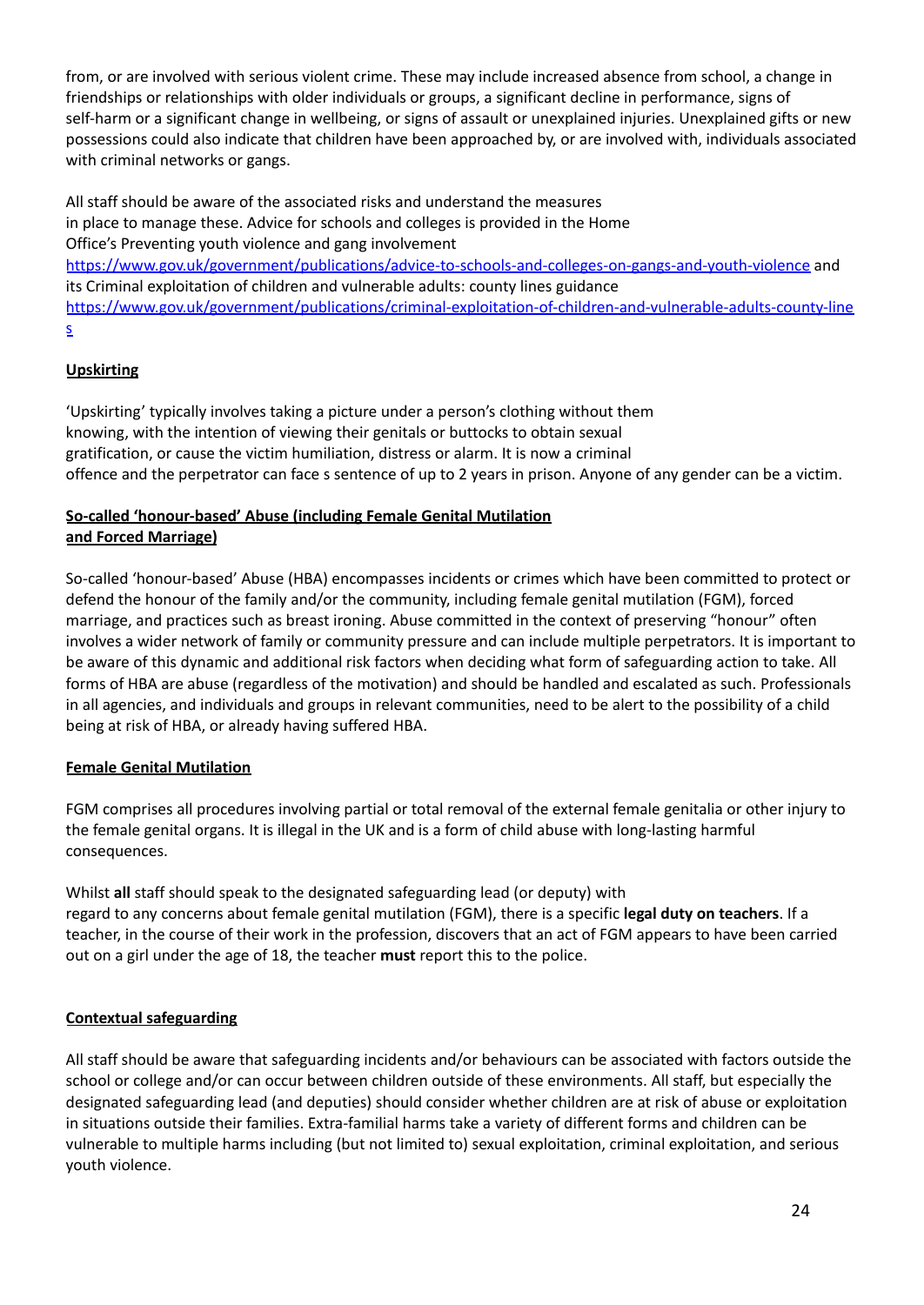Children's social care assessments should consider such factors, so it is important that schools and colleges provide as much information as possible as part of the referral process. This will allow any assessment to consider all the available evidence and the full context of any abuse. Additional information regarding contextual safeguarding is available here: <https://contextualsafeguarding.org.uk/about/what-is-contextual-safeguarding>

# Link to OSCB guidance on contextual safeguarding <https://www.oscb.org.uk/safeguarding-themes/contextual-safeguarding/>

# **Children missing from education**

All staff should be aware that children going missing, particularly repeatedly, can act as a vital warning sign of a range of safeguarding possibilities. This may include abuse and neglect, which may involve sexual abuse or exploitation and child criminal exploitation. It may indicate mental health problems, risk of substance abuse, risk of travelling to conflict zones, risk of female genital mutilation or risk of forced marriage. Early intervention is necessary to identify the existence of any underlying safeguarding risk and to help prevent the risks of a child going missing in future. Staff should be aware of their school's or college's unauthorised absence and children missing from education procedures.

# **Child sexual exploitation and child criminal exploitation (CCE)**

Both CSE and CCE are forms of abuse and both occur where an individual or group takes advantage of an imbalance in power to coerce, manipulate or deceive a child into sexual or criminal activity. Whilst age may be the most obvious, this power imbalance can also be due to a range of other factors including gender, sexual identity, cognitive ability, physical strength, status, and access to economic or other resources. In some cases, the abuse will be in exchange for something the victim needs or wants and/or will be to the financial benefit or other advantage (such as increased status) of the perpetrator or facilitator. The abuse can be perpetrated by individuals or groups, males or females, and children or adults. The abuse can be a one-off occurrence or a series of incidents over time and range from opportunistic to complex organised abuse. It can involve force and/or enticement-based methods of compliance and may, or may not, be accompanied by violence or threats of violence. Victims can be exploited even when activity appears consensual, and it should be noted exploitation as well as being physical can be facilitated and/or take place online.

# **Some of the following can be indicators of CCE:**

- children who appear with unexplained gifts or new possessions.
- children who associate with other young people involved in exploitation.
- children who suffer from changes in emotional well-being.
- children who misuse drugs and alcohol.
- children who go missing for periods of time or regularly come home late; and
- children who regularly miss school or education or do not take part in education.

# **The above CCE indicators can also be indicators of CSE, as can:**

- children who have older boyfriends or girlfriends; and
- children who suffer from sexually transmitted infections or become pregnant.

Link to OSCB guidance on CSE <https://www.oscb.org.uk/safeguarding-themes/child-exploitation-modern-slavery/> and the CSE screening tool <https://www.oscb.org.uk/wp-content/uploads/2019/07/Child-Exploitation-Screening-Tool.pdf>

# Link to OSCB guidance on child criminal exploitation

[https://www.oscb.org.uk/safeguarding-themes/child-exploitation-modern-slavery/child-drug-exploitation-county-l](https://www.oscb.org.uk/safeguarding-themes/child-exploitation-modern-slavery/child-drug-exploitation-county-lines/) [ines/](https://www.oscb.org.uk/safeguarding-themes/child-exploitation-modern-slavery/child-drug-exploitation-county-lines/)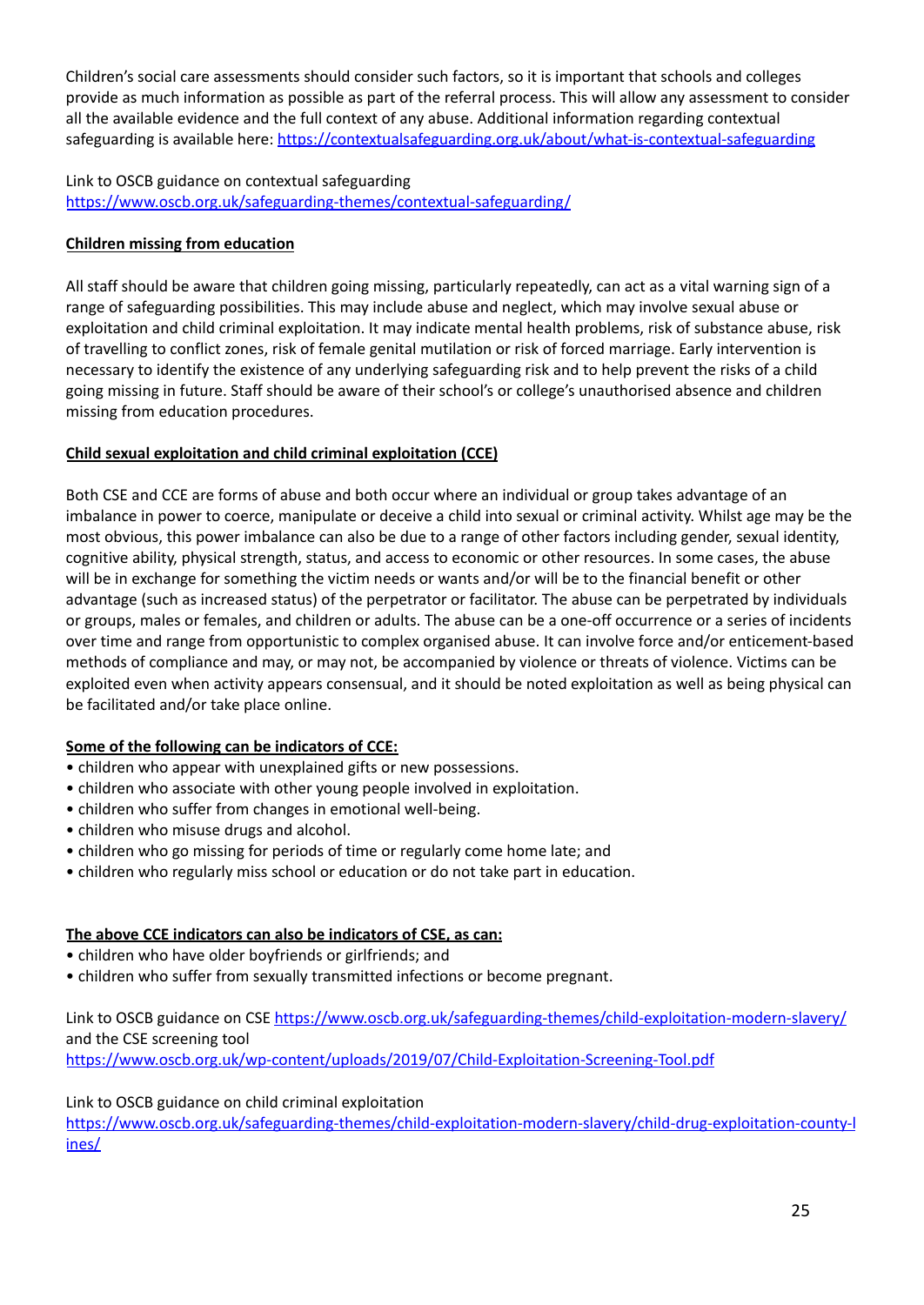#### Government Guidance: Child sexual exploitation: guide for [practitioners](https://www.gov.uk/government/publications/child-sexual-exploitation-definition-and-guide-for-practitioners)

# **County lines**

County lines is a term used to describe gangs and organised criminal networks involved in exporting illegal drugs (primarily crack cocaine and heroin) into one or more importing areas [within the UK], using dedicated mobile phone lines or other form of "deal line".

Exploitation is an integral part of the county lines offending model with children and vulnerable adults exploited to move [and store] drugs and money. Offenders will often use coercion, intimidation, violence (including sexual violence) and weapons to ensure compliance of victims. Children can be targeted and recruited into county lines in a number of locations including schools, further and higher educational institutions, pupil referral units, special educational needs schools, children's homes and care homes. Children are often recruited to move drugs and money between locations and are known to be exposed to techniques such as 'plugging', where drugs are concealed internally to avoid detection. Children can easily become trapped by this type of exploitation as county lines gangs create drug debts and can threaten serious violence and kidnap towards victims (and their families) if they attempt to leave the county lines network.

One of the ways of identifying potential involvement in county lines are missing episodes (both from home and school), when the victim may have been trafficked for the purpose of transporting drugs and a referral to the National Referral Mechanism should be considered. If a child is suspected to be at risk of or involved in county lines, a safeguarding referral should be considered alongside consideration of availability of local services/third sector providers who offer support to victims of county lines exploitation.

#### **Domestic abuse**

The Domestic Abuse Act 2021 received Royal Assent on 29 April 2021. The Act introduces the first ever statutory definition of domestic abuse and recognises the impact of domestic abuse on children, as victims in their own right, if they see, hear or experience the effects of abuse. The statutory definition of domestic abuse, based on the previous cross-government definition, ensures that different types of relationships are captured, including ex-partners and family members. The definition captures a range of different abusive behaviours, including physical, emotional and economic abuse and coercive and controlling behaviour. Both the person who is carrying out the behaviour and the person to whom the behaviour is directed towards must be aged 16 or over and they must be "personally connected" (**as defined in section 2 of the 2021 Act**) **Further information can be found in KCSIE 2021 ANNEX B.**

# **Cybercrime**

Cybercrime is criminal activity committed using computers and/or the internet. It is broadly categorised as either 'cyber-enabled' (crimes that can happen off-line but are enabled at scale and at speed on-line) or 'cyber dependent' (crimes that can be committed only by using a computer). Cyber-dependent crimes include;

• unauthorised access to computers (illegal 'hacking'), for example accessing a school's computer network to look for test paper answers or change grades

awarded;

• denial of Service (Dos or DDoS) attacks or 'booting'. These are attempts to make a computer, network or website unavailable by overwhelming it with internet traffic from multiple sources; and,

• making, supplying or obtaining malware (malicious software) such as viruses, spyware, ransomware, botnets and Remote Access Trojans with the intent to commit further offence, including those above.

Children with particular skill and interest in computing and technology may inadvertently or deliberately stray into cyber-dependent crime.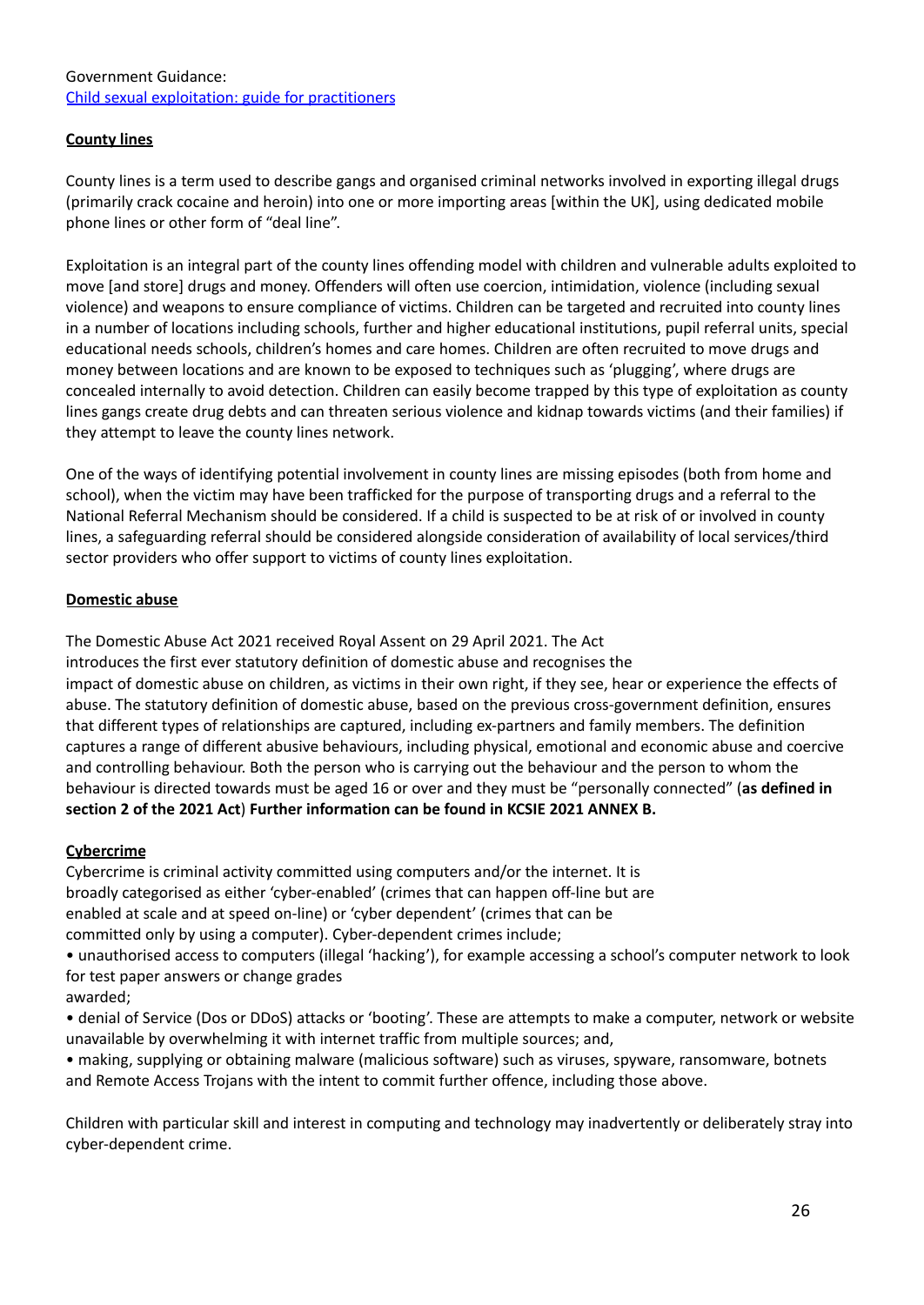If there are concerns about a child in this area, the designated safeguarding lead (or a deputy), should consider referring into the **Cyber Choices** programme. This is a

nationwide police programme supported by the Home Office and led by the National

Crime Agency, working with regional and local policing. It aims to intervene where young people are at risk of committing, or being drawn into, low level cyber-dependent offences and divert them to a more positive use of their skills and interests.

Note that **Cyber Choices** does not currently cover 'cyber-enabled' crime such as fraud, purchasing of illegal drugs on-line and child sexual abuse and exploitation, nor other areas of concern such as on-line bullying or general on-line safety.

Additional advice can be found at: Cyber [Choices,](http://www.cyberchoices.uk/) ['NSPCC-when](https://www.npcc.police.uk/documents/Children%20and%20Young%20people/When%20to%20call%20the%20police%20guidance%20for%20schools%20and%20colleges.pdf) to call the police' and National Cyber Security Centre - [NCSC.GOV.UK](https://www.ncsc.gov.uk/)

# **Homelessness**

Being homeless or being at risk of becoming homeless presents a real risk to a child's welfare. The designated safeguarding lead (and any deputies) should be aware of contact details and referral routes into the Local Housing Authority so they can raise/progress concerns at the earliest opportunity. Indicators that a family may be at risk of homelessness include household debt, rent arrears, domestic abuse and anti-social behaviour, as well as the family being asked to leave a property. Whilst referrals and/or discussion with the Local Housing Authority should be progressed as appropriate, and in accordance with local procedures, this does not, and should not, replace a referral into children's social care where a child has been harmed or is at risk of harm

Further information around safeguarding issues can be found in KCSIE 2021 ANNEX B and on the OSCB website.

#### **Annex 7**

# **Staff Induction, awareness and training**

- *●* "*Keeping Children Safe in Education''* (2021) is covered in annual Safeguarding training and during inductions. All staff are given the links to the policies online. School leaders will read the entire document. Further information regarding the guidance and requirements can be found in KCSiE 2021.
- The DSL will ensure that all new staff and volunteers (including temporary staff) are aware of the school's internal safeguarding processes, this is covered during the site and class induction meetings.
- All staff members (including temporary staff) will receive training to ensure they are aware of a range of safeguarding issues.
- All staff members (including temporary staff) will receive regular safeguarding and child protection updates, at least annually.
- All staff members (including temporary staff) will be made aware of the school's expectations regarding safe and professional practice via the staff behaviour policy (or code of conduct) and Acceptable Use Policy.
- The DSL and Head Teacher will provide an annual report to the Governing Body detailing safeguarding training undertaken by all staff and will maintain up to date register of who has been trained.
- Although the school has a nominated lead for the governing body, Lynn Wong, all members of the governing body will access appropriate safeguarding training which covers their specific strategic responsibilities on a regular basis.

#### **Annex 8**

# **Contacts/links**